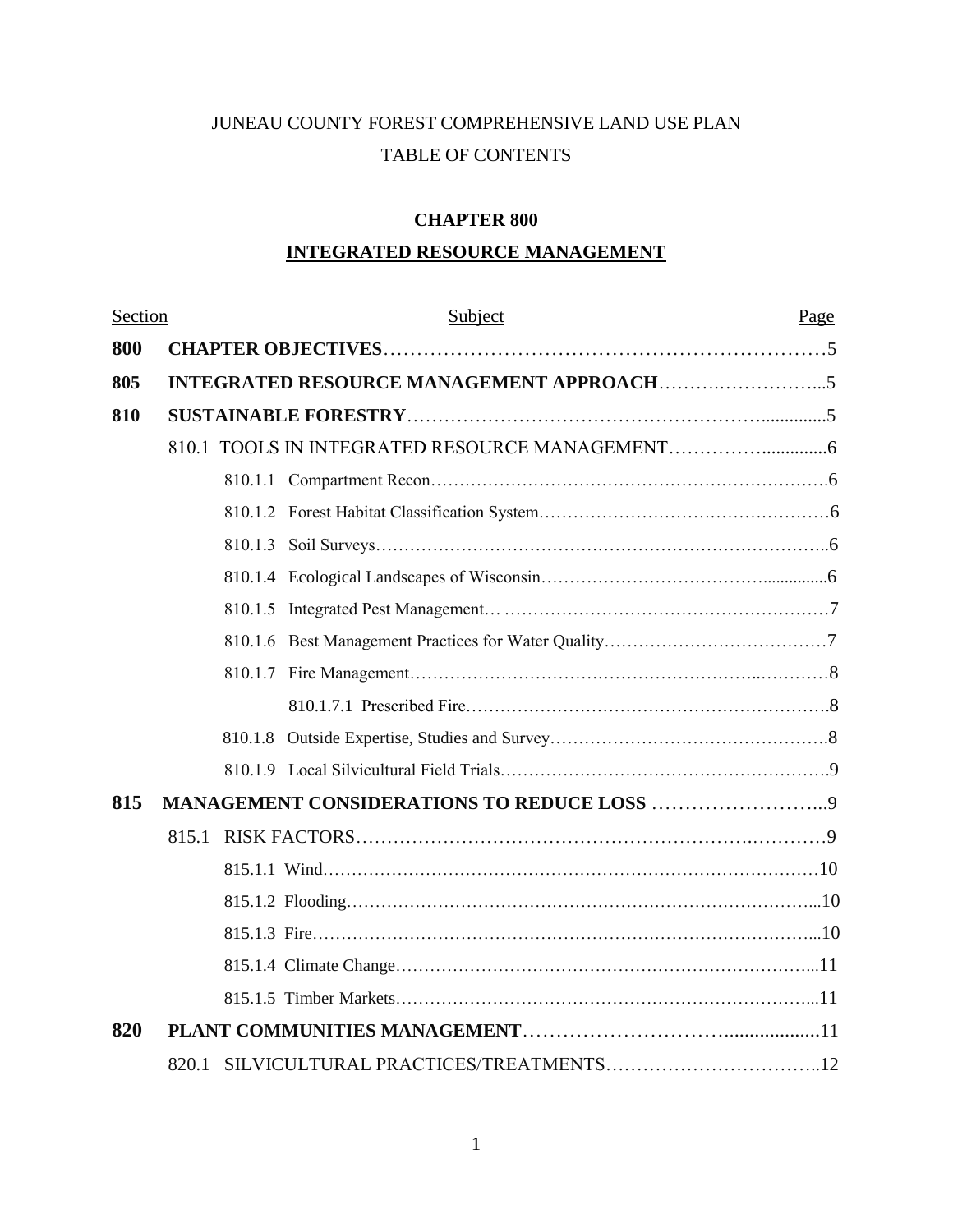| Section |         | Subject                                       | Page |
|---------|---------|-----------------------------------------------|------|
|         | 820.1.1 |                                               |      |
|         |         |                                               |      |
|         |         |                                               |      |
|         |         |                                               |      |
|         |         |                                               |      |
|         |         |                                               |      |
|         |         |                                               |      |
|         |         |                                               |      |
|         |         |                                               |      |
|         |         |                                               |      |
|         |         |                                               |      |
|         |         |                                               |      |
|         | 820.1.3 |                                               |      |
|         |         |                                               |      |
|         |         |                                               |      |
|         |         |                                               |      |
|         |         |                                               |      |
| 820.2   |         |                                               |      |
|         |         |                                               |      |
|         |         |                                               |      |
|         |         |                                               |      |
|         |         |                                               |      |
|         |         |                                               |      |
|         |         |                                               |      |
|         |         |                                               |      |
|         |         |                                               |      |
|         |         | 820.3 LOCALLY UNCOMMON TREES / FOREST TYPES21 |      |
|         |         |                                               |      |
|         |         |                                               |      |
|         |         |                                               |      |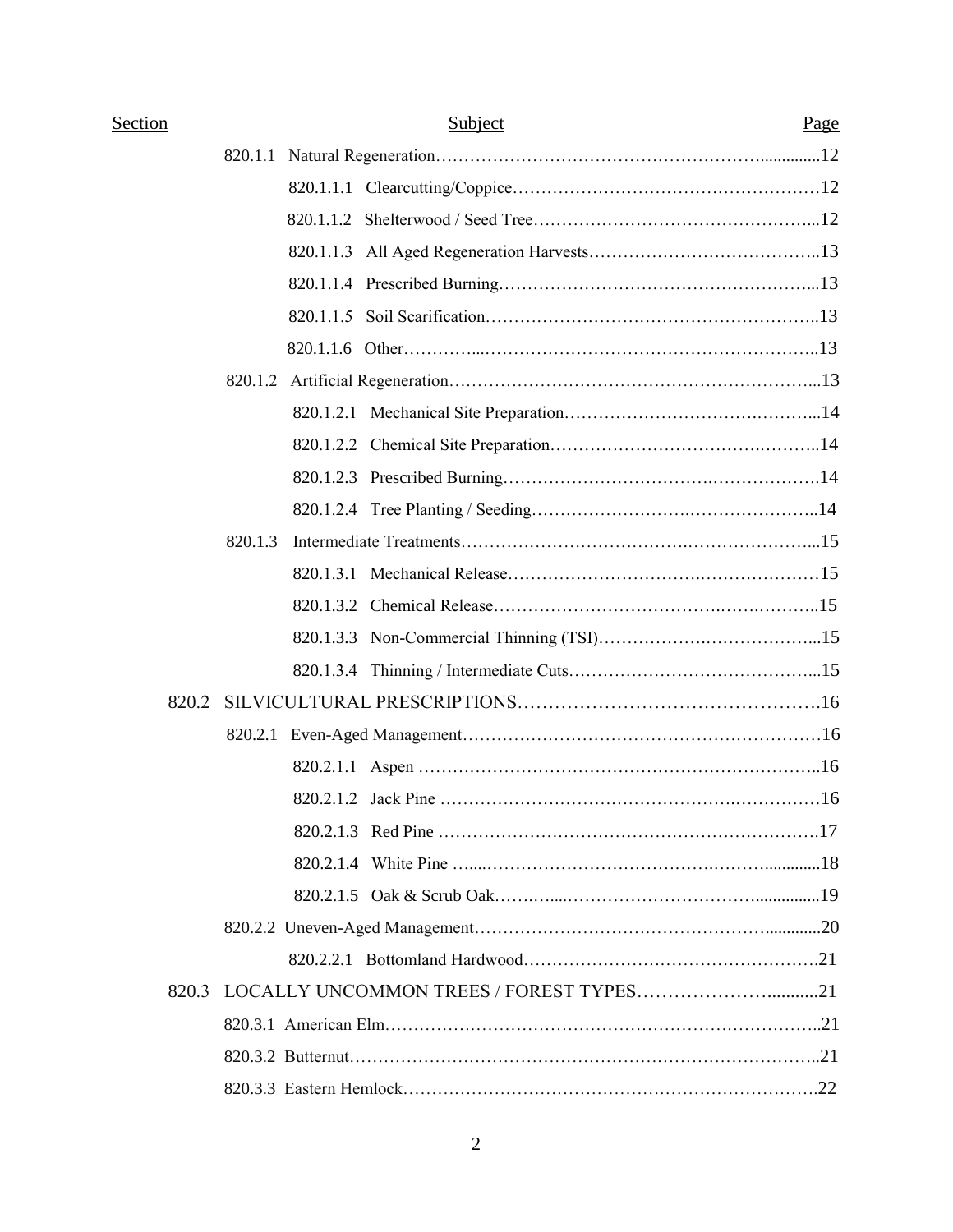| Section |       | Subject                                                       | Page |
|---------|-------|---------------------------------------------------------------|------|
|         |       | 820.4 FOREST TYPES REQUIRING INTENSIVE EFFORT TO REGENERATE22 |      |
|         |       |                                                               |      |
|         | 820.5 |                                                               |      |
|         | 820.6 | LEGALLY PROTECTED AND SPECIAL CONCERN PLANT SPECIES23         |      |
|         | 820.7 |                                                               |      |
|         |       |                                                               |      |
| 825     |       |                                                               |      |
|         | 825.1 |                                                               |      |
|         | 825.2 |                                                               |      |
|         | 825.3 |                                                               |      |
|         | 825.4 | <b>RESOURCE MANAGEMENT CONSIDERATIONS FOR WILDLIFE25</b>      |      |
|         |       |                                                               |      |
|         | 825.5 |                                                               |      |
|         |       |                                                               |      |
|         |       |                                                               |      |
|         |       |                                                               |      |
|         |       |                                                               |      |
|         |       |                                                               |      |
|         |       |                                                               |      |
|         |       |                                                               |      |
|         |       |                                                               |      |
|         |       |                                                               |      |
|         | 825.6 |                                                               |      |
|         |       |                                                               |      |
|         | 825.7 |                                                               |      |
|         |       |                                                               |      |
|         |       |                                                               |      |
|         |       |                                                               |      |
|         |       |                                                               |      |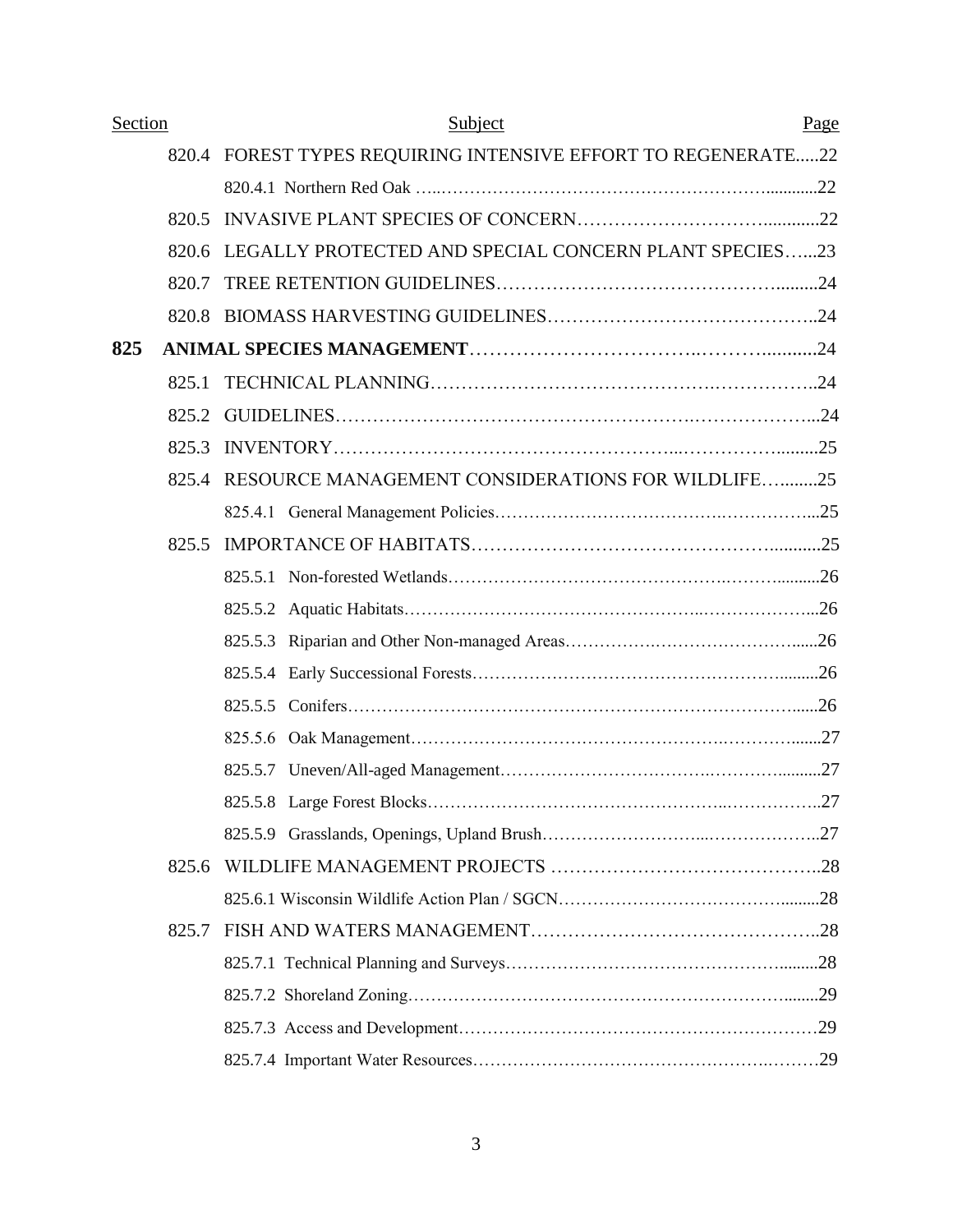| <b>Section</b> |       | Subject                                                             | Page |
|----------------|-------|---------------------------------------------------------------------|------|
| 830            |       |                                                                     |      |
|                |       | 830.1 HCVFs FOR FSC AND DUAL-CERTIFIED COUNTIES29                   |      |
|                |       | 830.1.1 Bass Hollow Recreation Area - HCV 3 Area30                  |      |
|                |       |                                                                     |      |
|                |       | AREAS RECOGNIZED BY STATE OR FEDERAL GOV'T33<br>830.2               |      |
|                |       |                                                                     |      |
|                |       |                                                                     |      |
|                |       |                                                                     |      |
|                |       |                                                                     |      |
|                | 830.3 | AREAS RECOGNIZED BY COUNTY OR LOCALLY34                             |      |
|                |       |                                                                     |      |
|                |       | 830.3.2 Wildlife Sites (Hibernacula, Rookeries, Special Habitats)34 |      |
|                |       |                                                                     |      |
|                |       |                                                                     |      |
|                |       |                                                                     |      |
|                |       |                                                                     |      |
|                |       |                                                                     |      |
|                |       |                                                                     |      |
| 835            |       |                                                                     |      |
|                | 835.1 |                                                                     |      |
|                |       |                                                                     |      |
|                |       |                                                                     |      |
|                |       |                                                                     |      |
| 840            |       |                                                                     |      |
|                | 840.1 |                                                                     |      |
|                |       |                                                                     |      |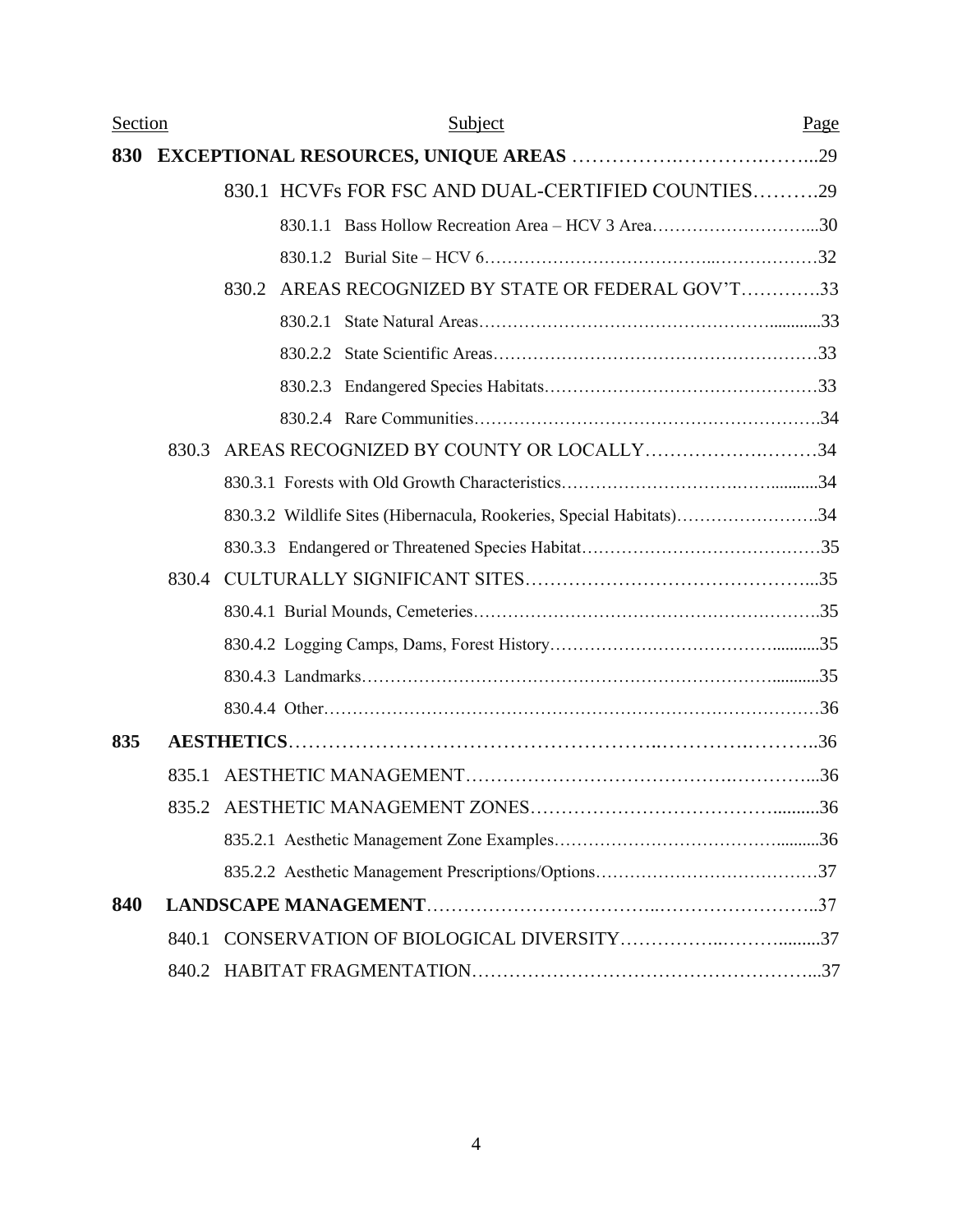# **800 CHAPTER OBJECTIVES**

1. To introduce and communicate to the public, the County Board of Supervisors, and to the Wisconsin DNR, the integrated resource approach that forestry, wildlife and other natural resource staff will use on the Juneau County Forest during this planning period.

# **805 INTEGRATED RESOURCE MANAGEMENT APPROACH**

Integrated Resource Management is defined as: "the simultaneous consideration of ecological, physical, economic, and social aspects of lands, waters and resources in developing and implementing multiple-use, sustained yield management" (Helms, 1998).

This balance of ecological, economic, and social factors is the framework within which the Juneau County Forest is managed.

**The working definition of Integrated Resource Management means, in large part, keeping natural communities of plants and animals and their environments healthy and productive so people can enjoy and benefit from them now and in the future.** 

The remainder of this chapter is written to help communicate how the Forest is managed on an integrated resource approach.

# **810 SUSTAINABLE FORESTRY**

"The practice of managing dynamic forest ecosystems to provide ecological, economic, social and cultural benefits for present and future generations" NR 44.03(12) Wis. Adm. Code and s.28.04 (1)(e), Wis. Stats.

**For the purpose of this chapter, sustainable forestry will be interpreted as the management of the Forest to meet the needs of the present without knowingly compromising the ability of future generations to meet their own needs (economic, social, and ecological) by practicing a land stewardship ethic which integrates the growing, nurturing, and harvesting of trees for useful products with the**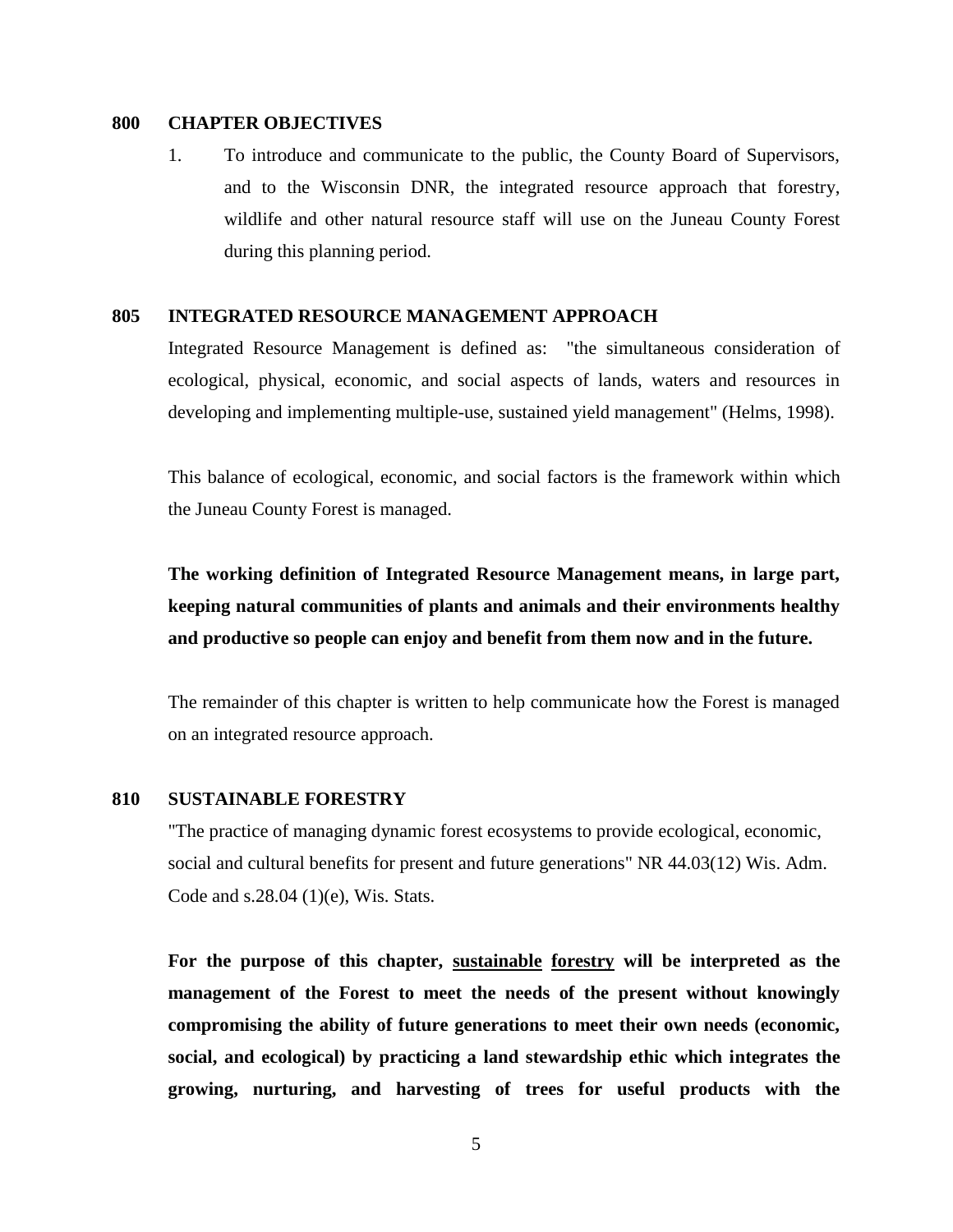**conservation of soil, air and water quality, and wildlife and fish habitat. This process is dynamic, and changes as we learn from past management.**

### 810.1 TOOLS IN INTEGRATED RESOURCE MANAGEMENT

#### 810.1.1 Compartment Recon

The County will support and utilize the compartment reconnaissance procedures as set forth by the DNR Public Forest Lands Handbook 2460.5. WisFIRS serves as the database for housing recon information.

## 810.1.2 Forest Habitat Classification System

The Forest Habitat Classification System (*A Guide to Forest Communities and Habitat Types of Central and Southern Wisconsin Second Edition; Kotar, et al*.) is a natural classification system for forest communities and the sites on which they develop. It utilizes systematic interpretation of natural vegetation with emphasis on understory species.

Forest Habitat Classification Types are discussed in greater detail in the "Integrated Resource Management Units" (Section 880) section of this chapter.

#### 810.1.3 Soil Surveys

Forestry staff's knowledge of forest ecology and their experience across the landscape can assist in associating forest habitat types and site indices with soil type information. These associations can be beneficial in determining management prescriptions for specific sites. WisFIRS contains soil survey data, and this information can also be found on the NRCS website-based soil survey.

#### 810.1.4 Ecological Landscapes of Wisconsin

The Wisconsin DNR uses Ecological Landscapes of Wisconsin (WDNR Handbook 1805.1) which is an ecological land classification system based on the National Hierarchical Framework of Ecological Units (NHFEU). Ecological landscapes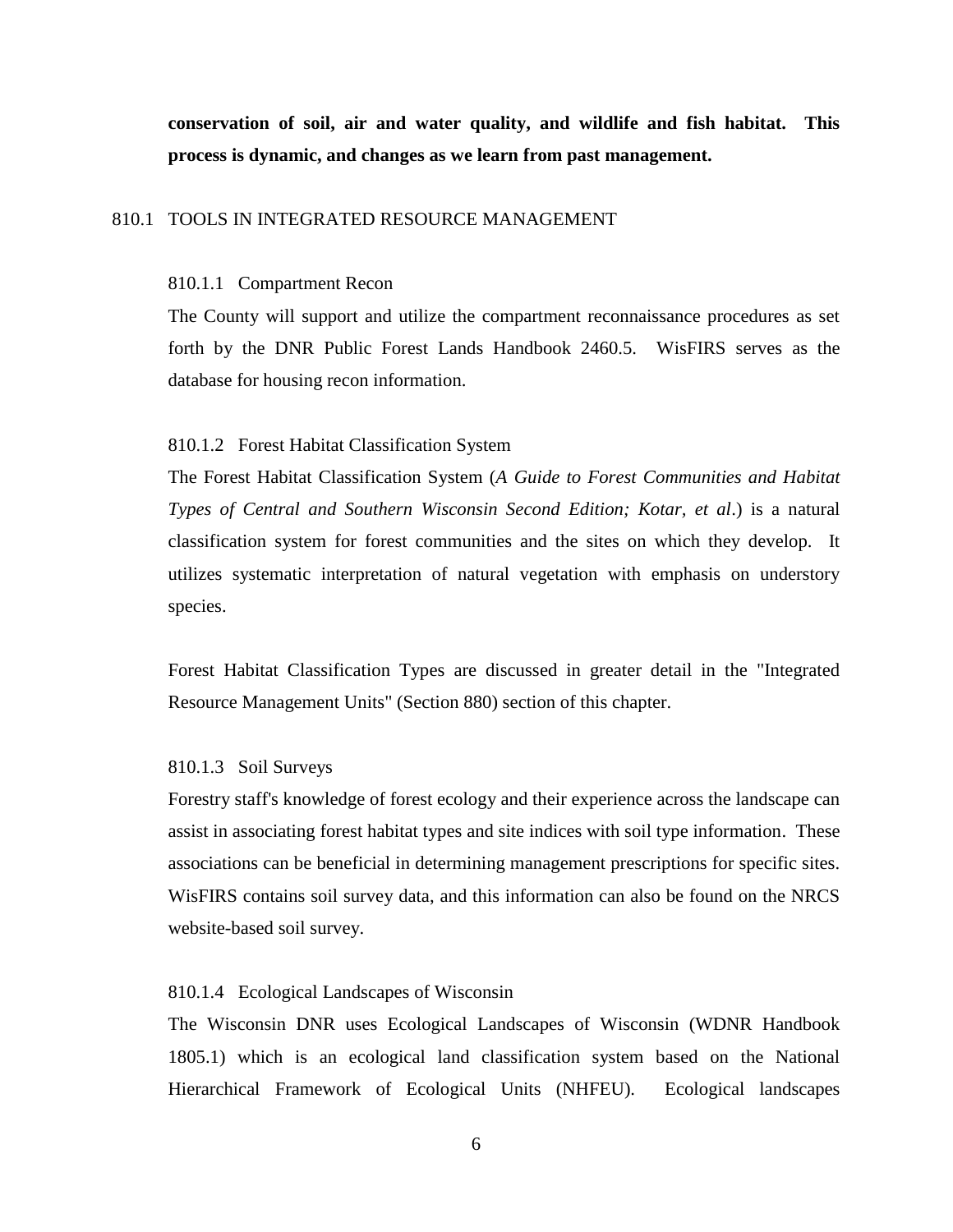distinguish land areas different from one another in ecological characteristics. A combination of physical and biological factors including climate, geology, topography, soils, water, and vegetation are used. They provide a useful tool and insight into ecosystem management. Land areas identified and mapped in this manner are known as ecological units.

Generally accepted silvicultural systems are prescribed on a stand level scale, in recognition of the position within an ecological landscape. The Juneau County Forest lies primarily in the Central Sand Plains Ecological Landscape, with the exception of the Bass Hollow Unit that falls within the Western Coulee & Ridges Landscape. Appendix 1000 includes a map of Ecological Significant Places of the Central Sand Plains.

### 810.1.5 Integrated Pest Management

For the purpose of this Plan, Integrated Pest Management is defined as "The maintenance of destructive agents, including insects, at tolerable levels, by the planned use of a variety of preventive, suppressive, or regulatory tactics and strategies that are ecologically and economically efficient and socially acceptable"

The Committee has the authority to approve and direct the use of pesticides and other reasonable alternatives in an integrated pest management program on the Forest.

Refer to Chapter 600 (610.3) for more detailed discussion and integrated pest management strategies.

# 810.1.6 Best Management Practices for Water Quality

The most practical and cost-effective method to assure that forestry operations do not adversely affect water quality on the Juneau County Forest is to utilize "Best Management Practices" (BMP's) as described in *Wisconsin's Forestry Best Management Practices for Water Quality. Publication number FR-093*.

Consistent with the aforementioned manual (page 6), Juneau County will use BMP's on the Forest with the understanding that the application of BMP's may be modified for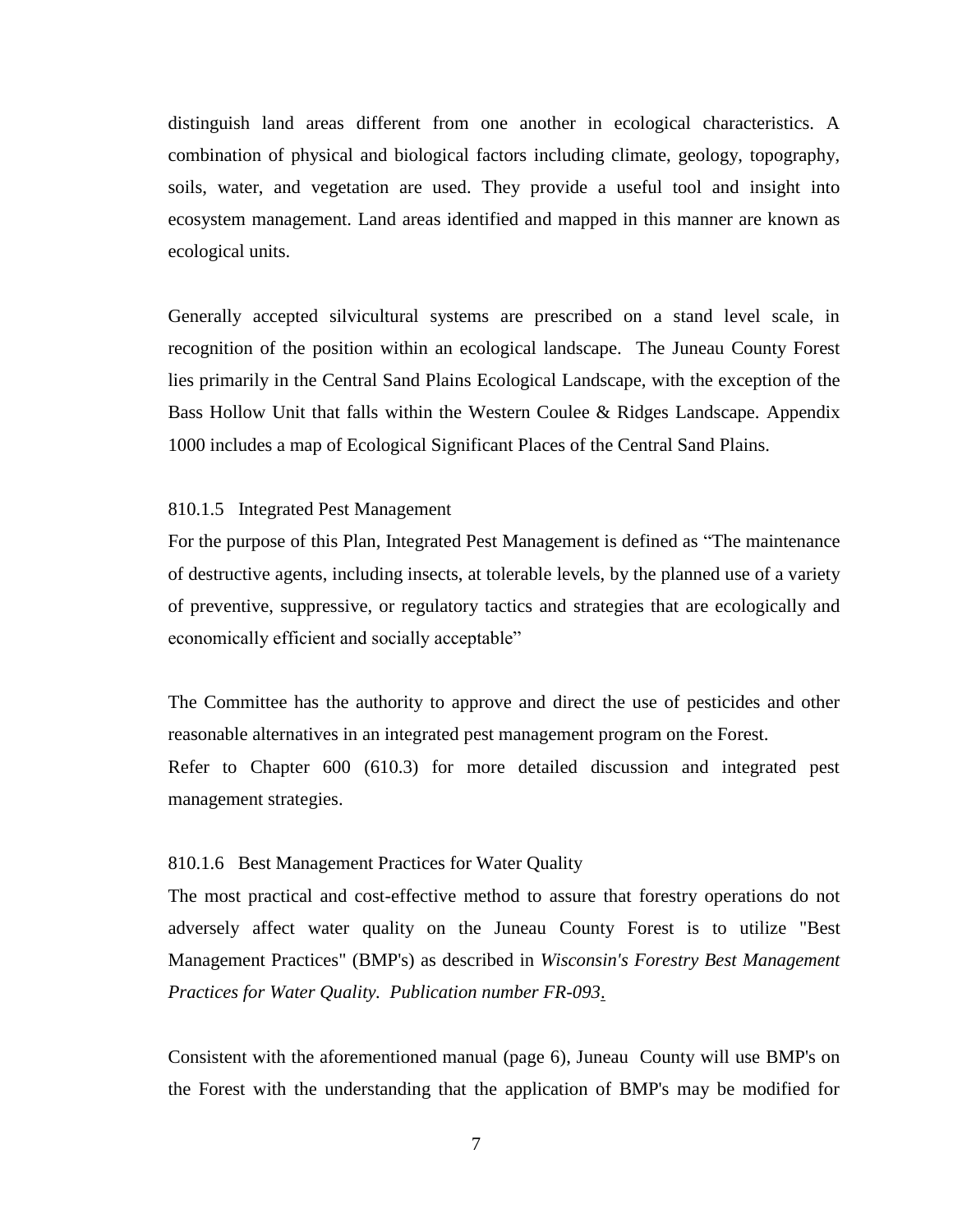specific site conditions with guidance from a forester or other natural resource professional. Modifications will provide equal or greater water quality protection or have no impact on water quality. Areas with highly erodible soil types, proximity to streams or lakes, or steep slopes may require mitigating measures in excess of those outlined in the manual. All Juneau County employees practicing forestry will receive BMP training. Additionally, Juneau County will encourage BMP training of all logging contractors that operate on County timber sales.

 810.1.7 Fire Management Reference Chapter 600.

810.1.7.1 Prescribed Fire

Prescribed burning on the Juneau County Forest may play an important role in management. Many of the plant communities present today are the result of wild fires.

As the needs are presented to regenerate or maintain timber types or other plant communities, the Committee will examine the costs and benefits of each opportunity. Increased regulations, the County's cost of completing the burn, and the risk of breakouts and uncontrolled fires will have to be considered with any benefits of vegetation management through prescribed burning.

All prescribed burning will be done in accordance with Wisconsin State Statutes 26.12, 26.14, and the DNR Prescribed Burn Handbook 4360.5 and in cooperation with the Department of Natural Resources per section 605.5 of this plan.

810.1.8 Outside Expertise, Studies and Survey

Additional data necessary to make management decisions on the Juneau County Forest will be sought from agencies or individuals, who have the best capability and technical expertise, including, but not limited to:

Water Resources: WDNR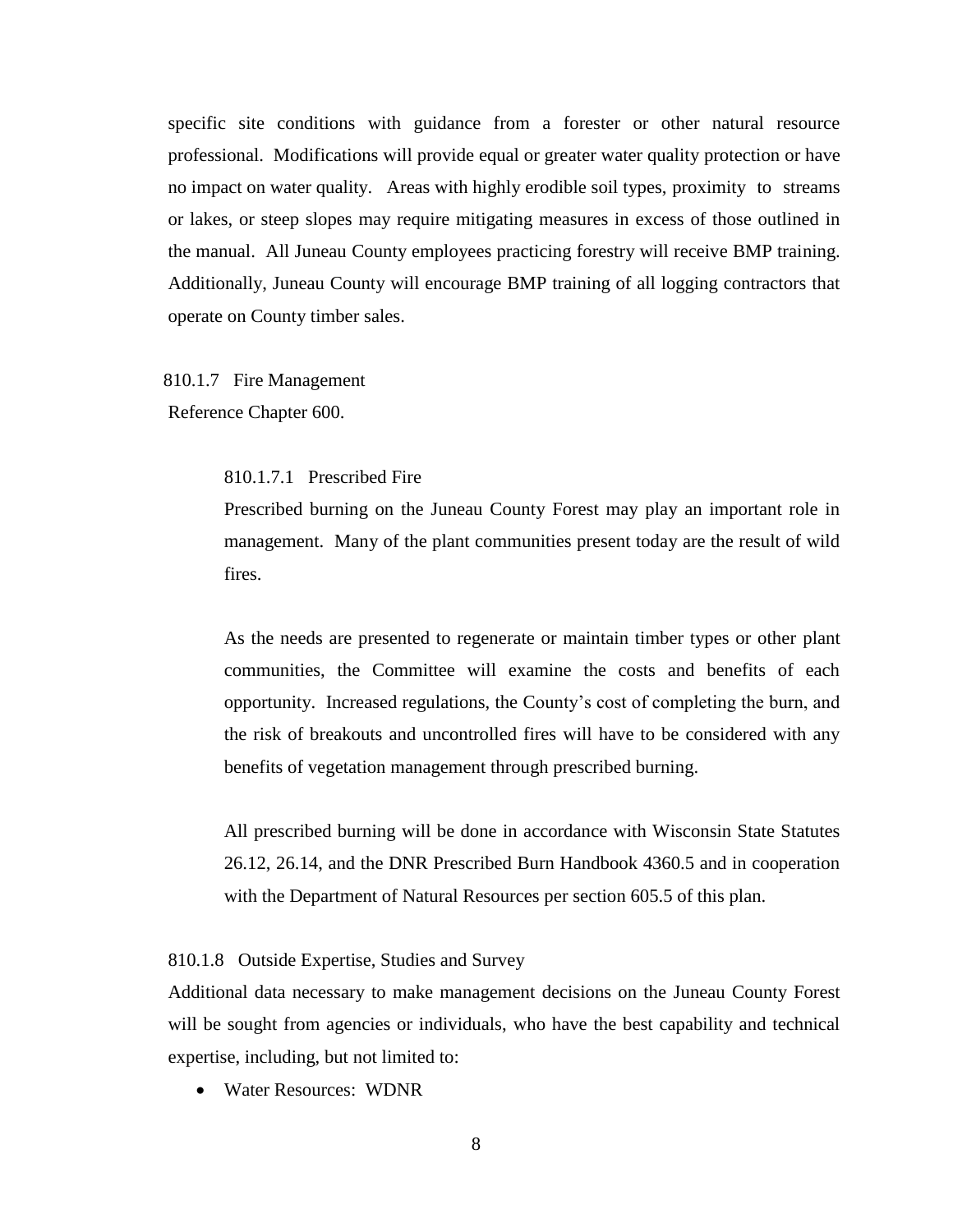- Wildlife Resources: WDNR
- Soil Resources: NRCS
- Mineral Resources: WDNR
- Wetland Resources: WDNR, Army Corps of Engineers, County Zoning
- Navigable Streams: WDNR, Army Corps of Engineers, County Zoning
- Floodplains: County Zoning
- Cultural Resources: WDNR, State Historical Society
- Entomology / Pathology: WDNR
- Endangered Resources: WDNR
- Forestry: Cooperative Field Trials, see WDNR website
- Other subjects as needed

# 810.1.9 Local Silvicultural Field Trials

Field trials are an effective way to test new ideas and methods. As field trials are developed on State and County lands they will be made available at: *https://dnr.wisconsin.gov/topic/forestmangement/silviculturetrials*

 Juneau County Forest Prescribed Fire followed by Jack Pine Seeding *Location: 20N-R4E, Sec. 26, SWNW, SENW* 

*Date: October 21-23, 2015. The WI DNR prepared a burn plan to conduct a fall burn on 72-acres of Juneau County Forest Land in Armenia Township. The burn followed a salvage harvest of an oak-wilt infected black oak stand. Oak retention pockets were left on site for stand diversity and were burned through. The goal of the burn was to set back competing vegetation, consume logging slash, increase nutrient availability, and prepare the ground for jack pine seeding. Post-burn the site was seeded to jack pine prior to winter by the Juneau County Forestry Dozer dragging a Seed Bomb. Jack Pine seed was provided through the WI DNR Nursery.* 

# **815 MANAGEMENT CONSIDERATIONS TO REDUCE LOSS**

815.1 RISK FACTORS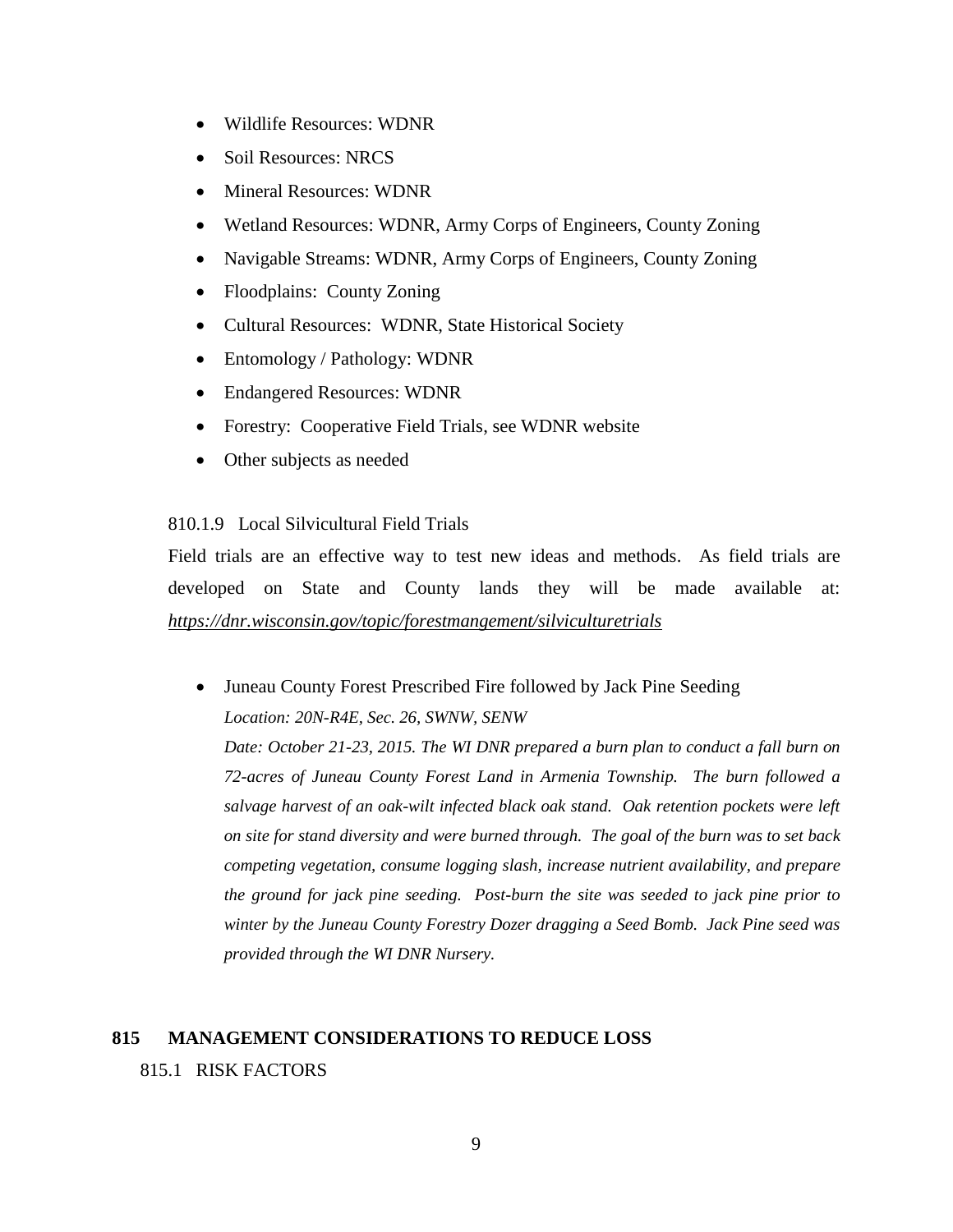# 815.1.1 Wind

The effect of damaging winds on the Juneau County Forest is of real concern and can have lasting impacts. Strong winds more commonly have damaged red pine plantations in Juneau County, though the mature hardwood forest of Bass Hollow has also experienced blow downs. Timber sale planning and design can be used to avoid exposing adjacent crop trees to the prevailing winds. Selectively leaving groups of trees to support each other rather than leaving single trees during a harvest may also prevent some blow down from occurring. Maintaining forest health and reacting quickly following a severe wind storm to salvage down trees is crucial in mitigating this risk factor.

#### 815.1.2 Flooding

Seasonal flooding along the Yellow River in Finley Township is a regular occurrence and can be expected each spring. Adjacent to the Yellow River in Finley lies 969 acres of the Juneau County Forest classified as bottomland hardwoods. The bottomland hardwood timber type regularly endures temporary flooding each year and is a product of the Yellow River's flood regime. In developing forest management goals in this flood prone environment near the Yellow River, proper application of BMPs for Water Quality and careful consideration of timber sale design can reduce risk to the bottomland hardwood forest, roads and trails.

# 815.1.3 Fire

The Juneau County Forest neighbors many private properties elevating the risk of wildland fire. Reducing the risk of catastrophic fire damage can be aided by continuing to promote young healthy forests and maintaining the health of older forests by reducing buildup of understory fuels and ladder fuels during management. Juneau County will continue to support efforts to inform the public of the wildfire risk and require spark arresters to be equipped on ATVs, UTVs and other equipment that operate on County Forest routes and trails.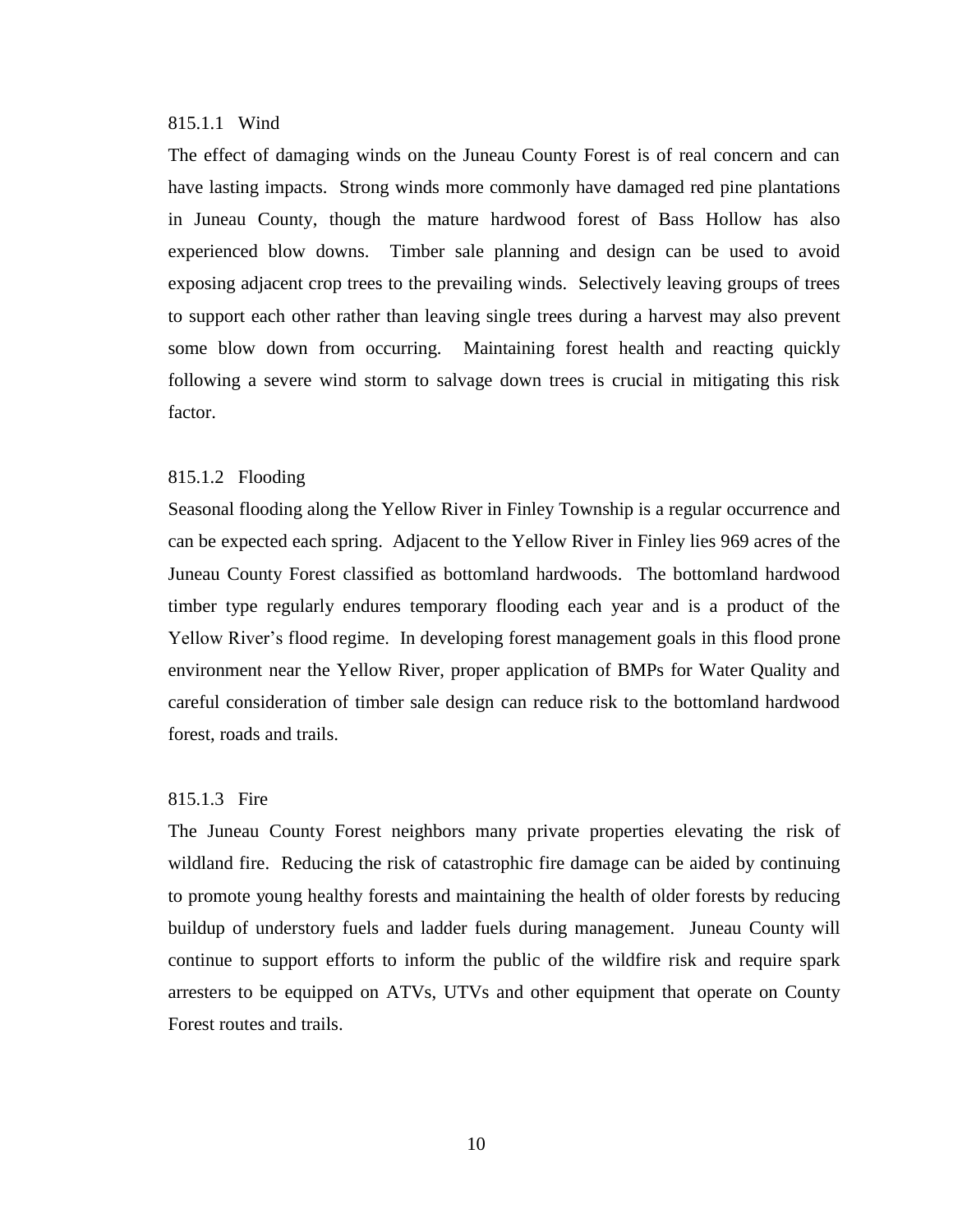#### 815.1.4 Climate Change

Climate change has the potential to raise temperatures, alter the frequency, distribution and intensity of precipitation, storms and flood events in Juneau County. Forest pests and invasive species may also find conditions more favorable for outbreaks and expansion in a changing climate. This may have lasting effects on stand composition and could displace native communities. One of the ways we can mitigate the effects of climate change is through regular reconnaissance of Juneau County Forest stands and being alert to the effects of climate change on the County Forest over time. The Juneau County Forest will strive to promote forest health and diversity of native species across the forest to strengthen natural resiliency to cope with climate change.

#### 815.1.5 Timber Markets

Changes in market supply and demand or loss of a nearby mill can quickly alter what forest products are economical for loggers to harvest. This may delay or postpone some harvests or alter cutting specifications to make a timber sale more feasible. Establishing a variety of timber sales with a mix of wood products and species can help Juneau County manage the forest and cope with unpredictable timber markets in the future. Juneau County is also an active member in the Wisconsin County Forest Association (WCFA) and supportive of the Association's efforts to promote the Wisconsin forest industry.

# **820 PLANT COMMUNITIES MANAGEMENT**

Juneau County recognizes the importance of maintaining the diversity of the forest under an ecosystem approach. The process involved in making management decisions to encourage or not encourage specific species or communities is complex. It includes an understanding of:

- Objectives of the County
- Integration of landforms, soils, climate, and vegetative factors
- Habitat classification
- Past, present and future desired condition
- Surrounding ownership patterns and general objectives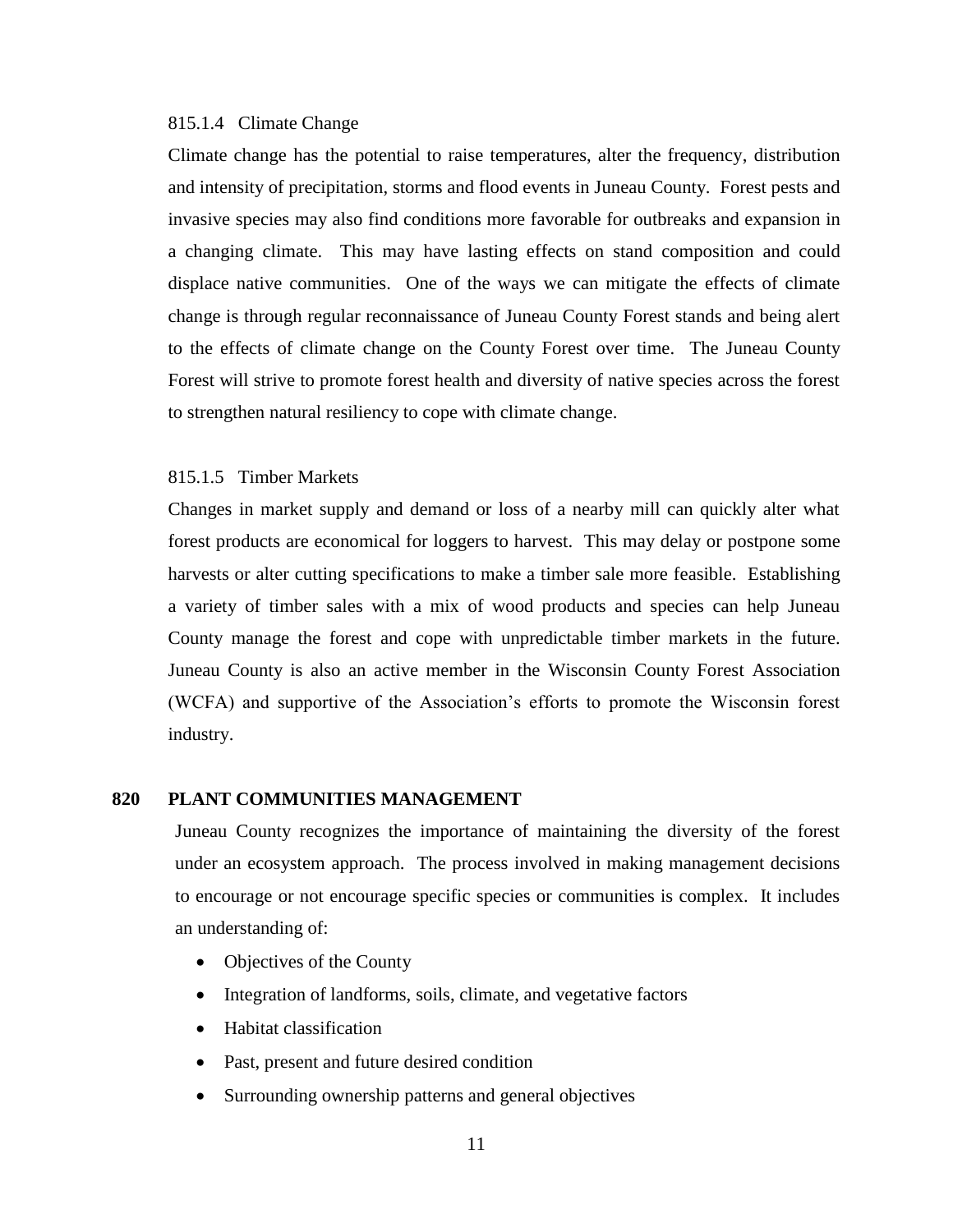- Wildlife habitat and other values
- Social needs

# 820.1 SILVICULTURAL PRACTICES/TREATMENTS

Silviculture is the art and science of controlling forest composition, structure, and growth to maintain and enhance the forest's utility for any purpose. These practices are based on research and general silviculture knowledge of the species being managed. The goal is to encourage vigor within all developmental stages of forest stands, managed in an even aged or uneven aged system. The application of silviculture to a diverse forest needs a unified, systematic approach. The DNR Public Forest Lands Handbook (2460.5) and DNR Silvicultural Guidance will be used as guidelines for management practices used on the County Forest.

#### 820.1.1 Natural Regeneration

 Where feasible, natural regeneration will be encouraged through the use of silvicultural methods that promote regrowth and recruitment of the forest. In general, the particular silvicultural method chosen will depend on the biological functions of the target species or forest type.

# 820.1.1.1 Clearcutting/Coppice

Clearcutting is a silvicultural method used to regenerate shade intolerant species. Complete, or nearly complete removal of the forest canopy will stimulate the regeneration and growth of species such as aspen, jack pine and oak. Tree retention guidelines are followed when prescribing clearcut or coppice cuts.

### 820.1.1.2 Shelterwood / Seed Tree

Shelterwood harvest is a method used to regenerate mid-shade tolerant and shade tolerant species. Partial canopies stimulate regeneration, enhance growth and can provide seed source. Canopies are eventually removed. This method is used for white pine and red oak (when managing even aged).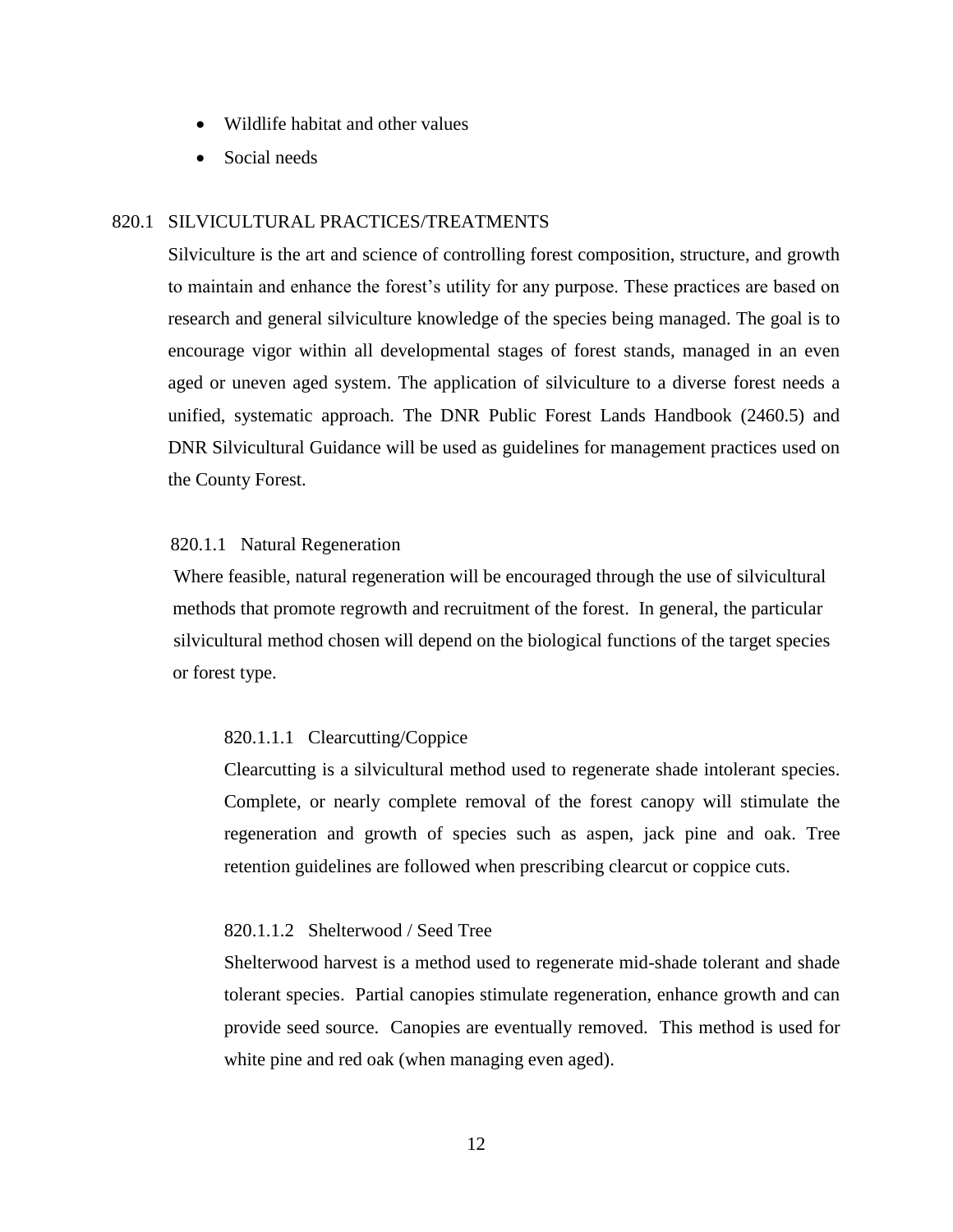#### 820.1.1.3 All Aged Regeneration Harvests

All aged regeneration harvests are used in shade tolerant species. Gaps in the forest canopy allow regeneration to occur throughout the stand. Over time, multiple entries into the stand will create multiple age class structure with the intent of creating a fully regulated stand. All aged regeneration harvests may be prescribed in the form of single tree selection, group selection or patch selection. This method is used occasionally in swamp hardwoods (when managing for all aged)

#### 820.1.1.4 Prescribed Burning

Prescribed burning may be utilized as a tool to promote regeneration. A number of forest types in Juneau County are ecologically tied to fire. Burning may create seeding conditions or release regeneration from competing vegetation. Prescribed fire may be used for regeneration of red oak, jack pine or white pine.

# 820.1.1.5 Soil Scarification

Scarification is a technique used to prepare a seedbed beneath forest stands scheduled for harvest and regeneration. This mechanical disturbance exposes bare mineral seedbeds and creates conditions necessary for regeneration of pine species, particularly jack pine.

# 820.1.1.6 Other

Other natural regeneration techniques may be considered where necessary and appropriate. New methods for natural regeneration are continually tested for effectiveness and incorporation into practice.

#### 820.1.2 Artificial Regeneration

 When natural regeneration fails, or when tree species present do not coincide with management objectives for the site, artificial means will be employed to establish a desirable stand of trees. Artificial regeneration on a site usually requires some form of site preparation followed by seeding or planting.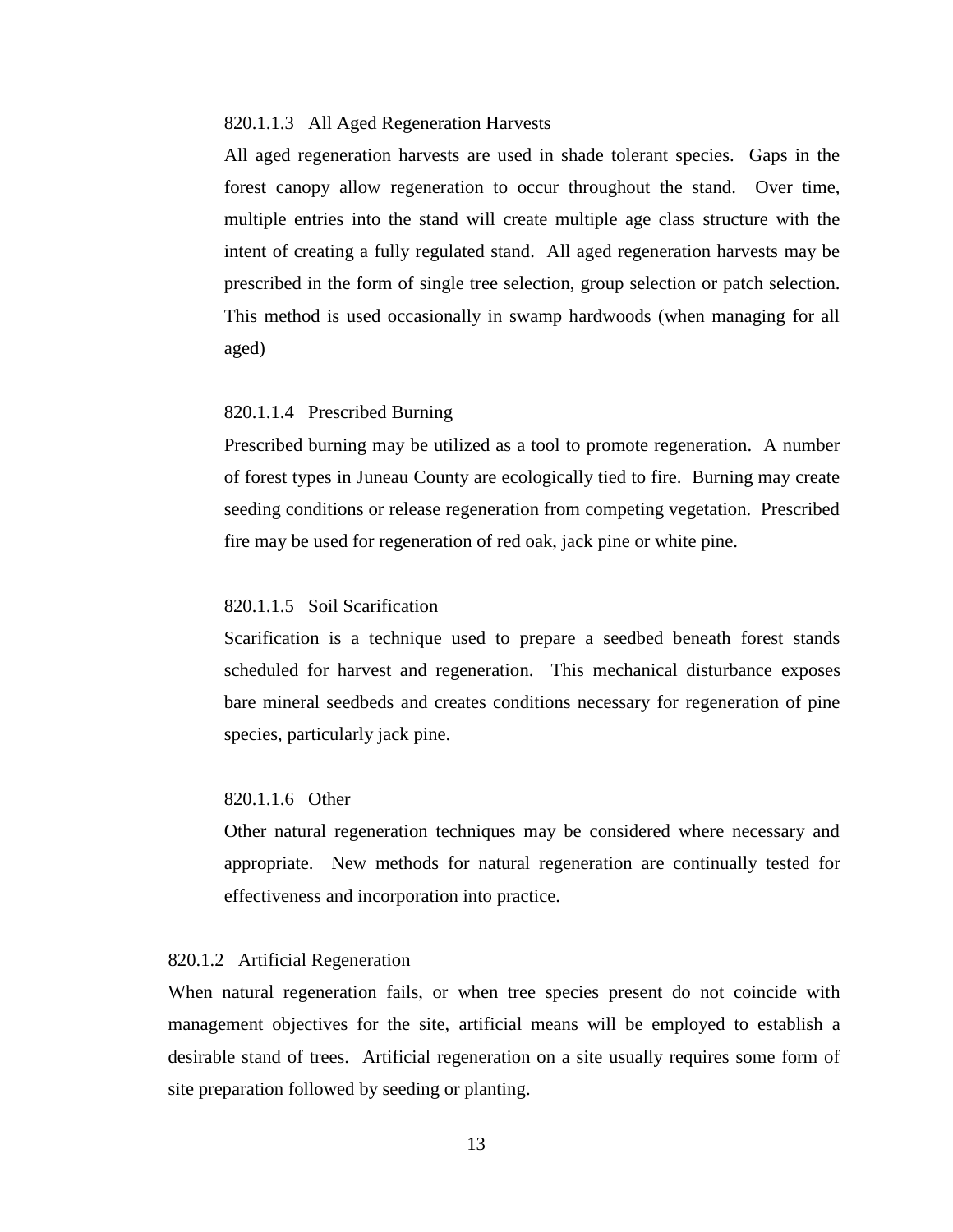#### 820.1.2.1 Mechanical Site Preparation

Mechanical site preparation includes the use of soil disturbance equipment such as a disc, roller chopper, patch scarifier, disk trencher or V-plow prior to tree planting or seeding. These types of equipment are used to reduce logging debris to a smaller size, incorporate debris into the soil, clear brush and debris from the site, and to reduce competition from other vegetation.

#### 820.1.2.2 Chemical Site Preparation

Herbicide application can be an effective means of controlling unwanted vegetation in order to establish seedlings or plantations. It should be used sparingly and in situations where mechanical treatment is not expected to provide the level of vegetative control needed. Chemical will be applied in strict accordance with label recommendations, requirements, and under the oversight of a certified applicator. Herbicides will normally be applied with motorized, ground based equipment, hand applications, or aerially. A written prescription for each herbicide application will be prepared and kept on file.

#### 820.1.2.3 Prescribed Burning

Prescribed burning for site preparation can be used to reduce logging debris, clear the site, reduce competing vegetation, and to release nutrients into the soil.

#### 820.1.2.4 Tree Planting / Seeding

Both machine and/or hand planting/seeding will be utilized to insure adequate regeneration. The selection of species will be determined according to the specific management objectives and capabilities of each site. Planting or seeding will primarily occur in areas where natural regeneration is inadequate or conflicts with the management goals of the site. Juneau County will make all reasonable efforts to source seeds/seedlings from local genetics.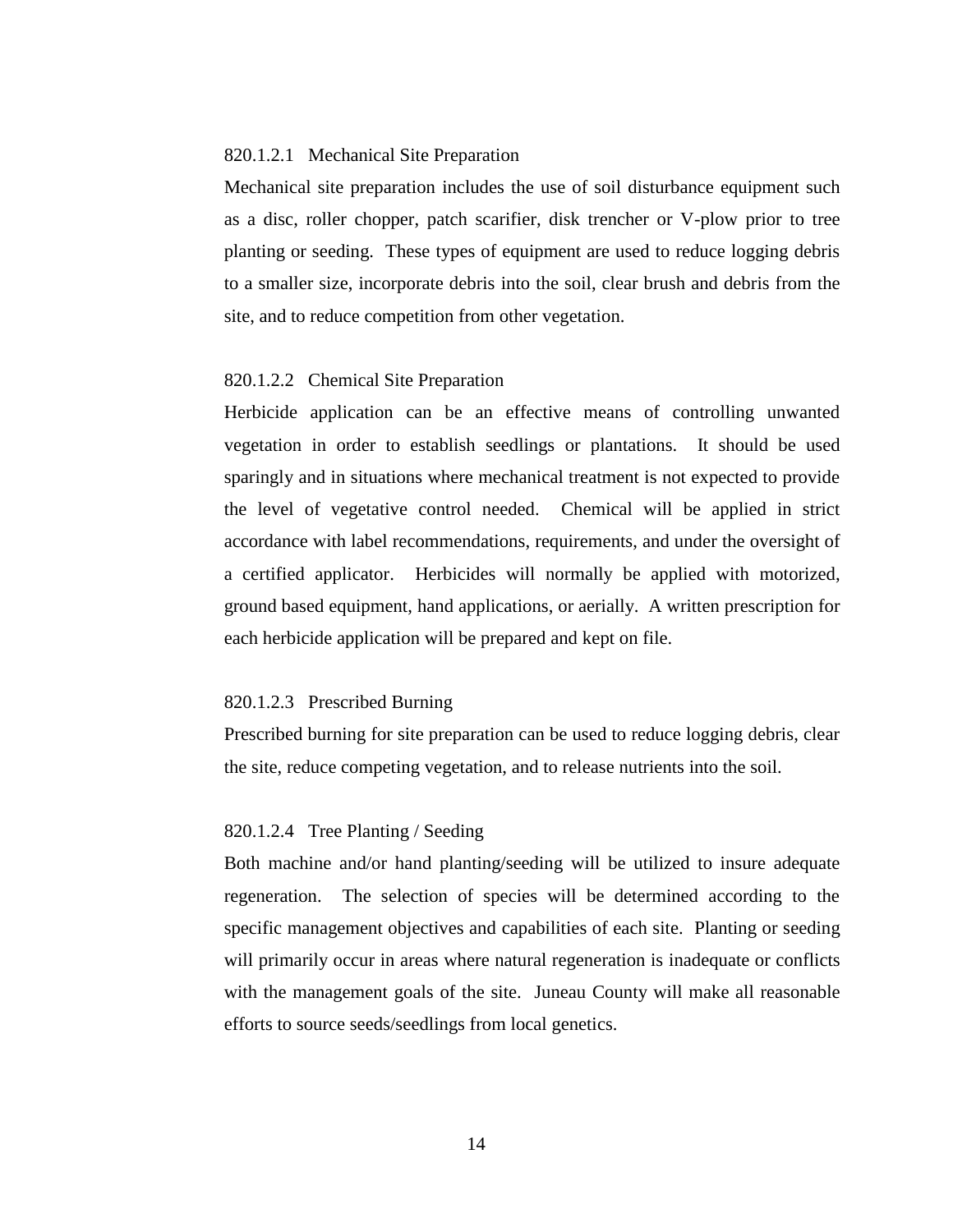# 820.1.3 Intermediate Treatments

Intermediate treatments are those practices used to enhance the health and vigor of a forest stand. In general, intermediate treatments are applied to forest stands managed as even aged.

## 820.1.3.1 Mechanical Release

Mechanical release is the removal of competing vegetation by means other than herbicide or fire. Mechanical may include releasing young pine plantations from competing vegetation using chain saws or other hand-held equipment; or mowing to release regeneration.

#### 820.1.3.2 Chemical Release

Chemical Release is the removal of competing vegetation from desirable trees through the use of herbicides. It should be used sparingly and in situations where mechanical treatment is not expected to provide the level of vegetative control needed. Chemical will be applied in strict accordance with label recommendations, requirements and under the oversight of a certified applicator. A written prescription for each herbicide application will be prepared and kept on file.

#### 820.1.3.3 Non-Commercial Thinning (TSI)

In general, most thinning needs are accomplished through commercial harvest operations. Non-commercial thinning may be considered if the individual site requirements, funding and/or available labor make it desirable.

#### 820.1.3.4 Thinning / Intermediate Cuts

Management of some even aged forest types necessitates the use of commercial thinning, also known as intermediate harvests, to maintain forest health and vigor. Thinning is generally prescribed in forest types such as red pine, red oak, and in cases of even aged hardwood management. Thinning may be prescribed on other even aged types as appropriate and where feasible. Intermediate harvests include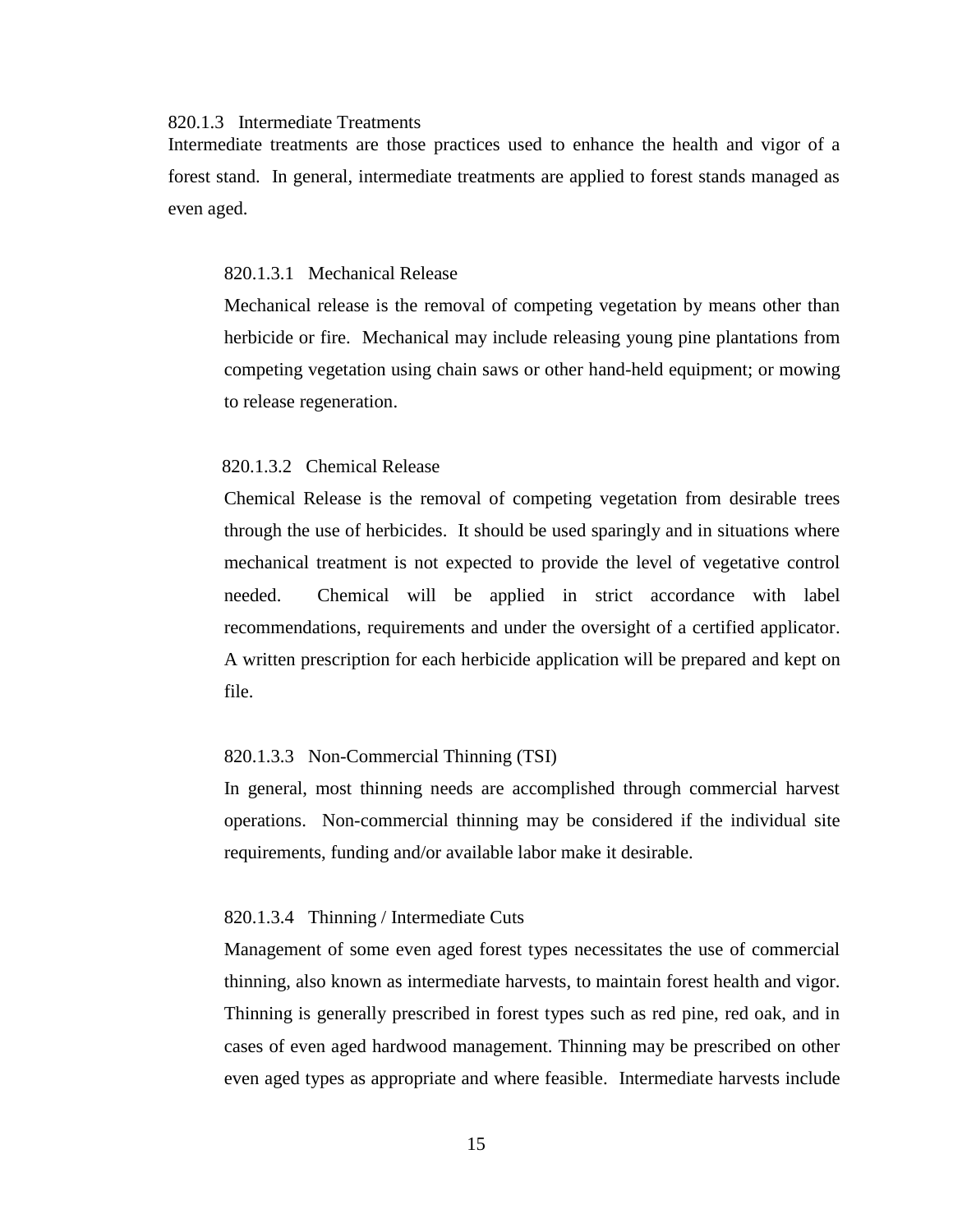prescriptions for residual densities, marking priorities, spacing, crown closure, diameter distribution, or other measurements.

#### 820.2 SILVICULTURAL PRESCRIPTIONS

#### 820.2.1 Even-Aged Management

 A forest stand composed of trees having relatively small differences in age. Typical cutting practices include: clear cutting, shelterwood and seed-tree. Even-aged management is generally required to manage shade intolerant, early successional forest types.

# 820.2.1.1 Aspen

 These are types where aspen trees comprise of more than 50% of the stems. On the forest, aspen types may be dominated by quaking or big tooth aspen or a combination of both. Aspen stands contain a wide variety of associated hardwood and conifer species. Aspen is a shade intolerant species and requires full sunlight to regenerate in abundance. The best method for creating optimum conditions for stand replacement is by clearcutting. The aspen type is recognized as providing habitat values to a wide variety of wildlife species as well as being an important species for economic and fiber production. Management on the county forest will attempt to maintain the current acreage of aspen by natural means.

| Shade tolerance:               | Intolerant                              |
|--------------------------------|-----------------------------------------|
| Intermediate treatments:       | None                                    |
| Median rotation age:           | 50                                      |
| Primary regeneration method:   | Natural                                 |
| Harvest method:                | Clearcutting with coppice               |
| Habitat value:                 | Early successional related species      |
| Economic value:                | Fiber production / bolts                |
| Insect disease considerations: | Hypoxylon and other cankers             |
| Trends:                        | General declines on statewide acreage   |
| Landscape considerations:      | Retain/increase acreages where possible |

# 820.2.1.2 Jack Pine

These are types where jack pine makes up more than 50% of the stems. Common associates in Juneau County are black oak and aspen. This species is shade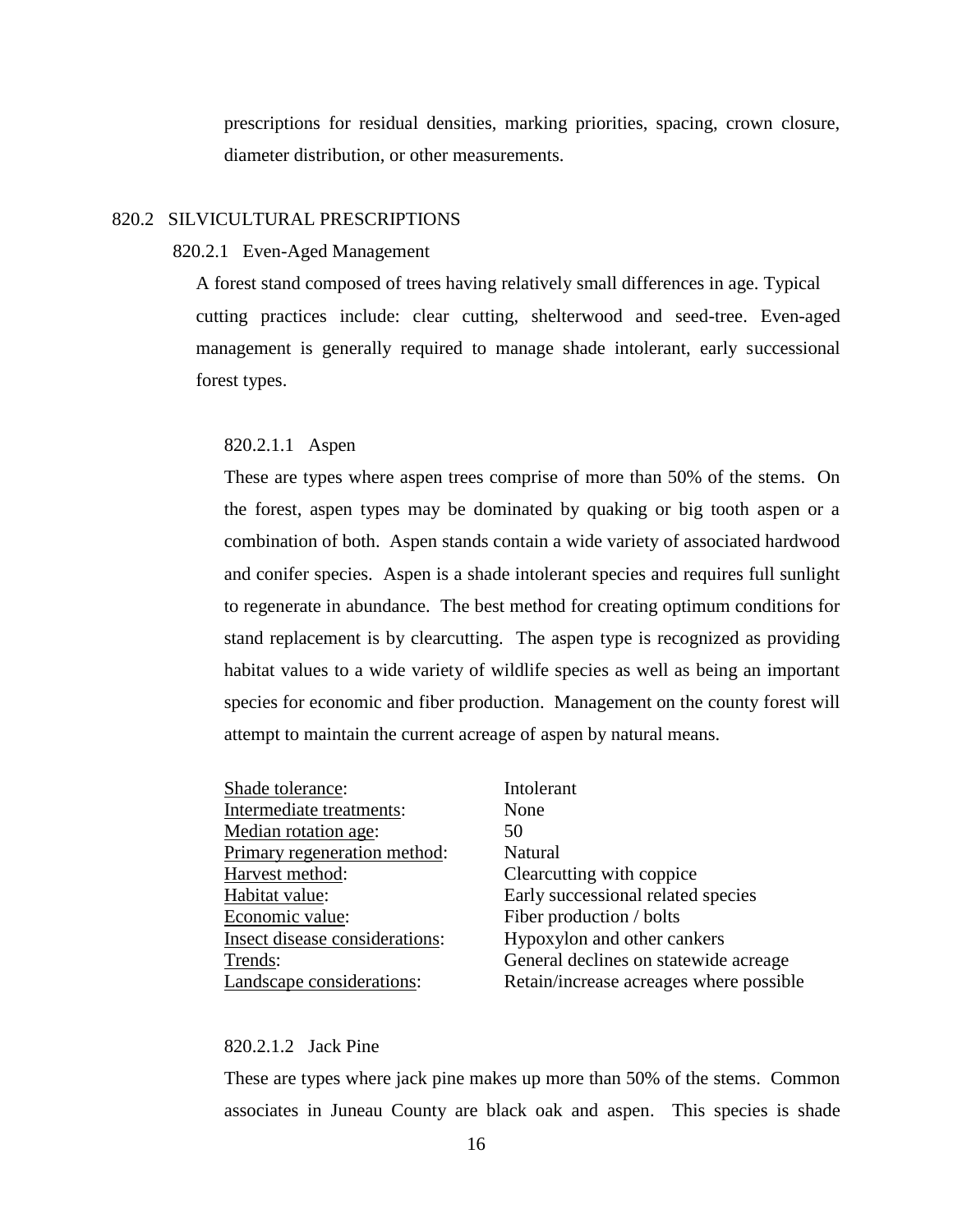intolerant and is naturally regenerated by wildfire. Full sunlight, prepared seedbed, and heat are the key conditions provided by fire. With the control of wildfire, other techniques have become necessary in order to perpetuate this forest type.

Juneau County has mainly used artificial methods to regenerate jack pine. Once a site is clearcut, then a seeder bomb pulled by a bulldozer is used to cover over the area with jack pine seed purchase from the WI DNR nursery. The bulldozer is equipped with a FELCO blade on the front which creates a furrow that the seeder bomb spirals within as it's dragged and deposits seed. The seeder bomb is set to disperse about one-quarter pound of seed per acre. More recently, the WI DNR Wildland Fire staff have pulled the seeder bomb behind their tractor plows to regenerate jack pine stands on the County Forest. Seeding jack pine in the fall is more successful than seeding in the spring. Planting seedlings has also been successful, however it requires more expenditure and administration.

From a landscape perspective, the jack pine type is declining as it is converted either through natural succession or through planting to another species. The Juneau County Forest is attempting to increase jack pine abundance on the County Forest, particularly where oak-wilt is devastating oak stands. Juneau County is aware of the state-wide decline of this important forest type and is striving to reduce that trend.

| Shade tolerance:               | Intolerant                           |
|--------------------------------|--------------------------------------|
| Intermediate treatments:       | None                                 |
| Median rotation age:           | 60                                   |
| Primary regeneration method:   | Natural/Artificial                   |
| Harvest method:                | Clearcutting                         |
| Habitat value:                 | Early successional related species   |
| Economic value:                | fiber production / bolts             |
| Insect disease considerations: | Jack pine budworm / pine bark beetle |
|                                |                                      |

#### 820.2.1.3 Red Pine

The Central Sands of Wisconsin at one time maintained a significant pinery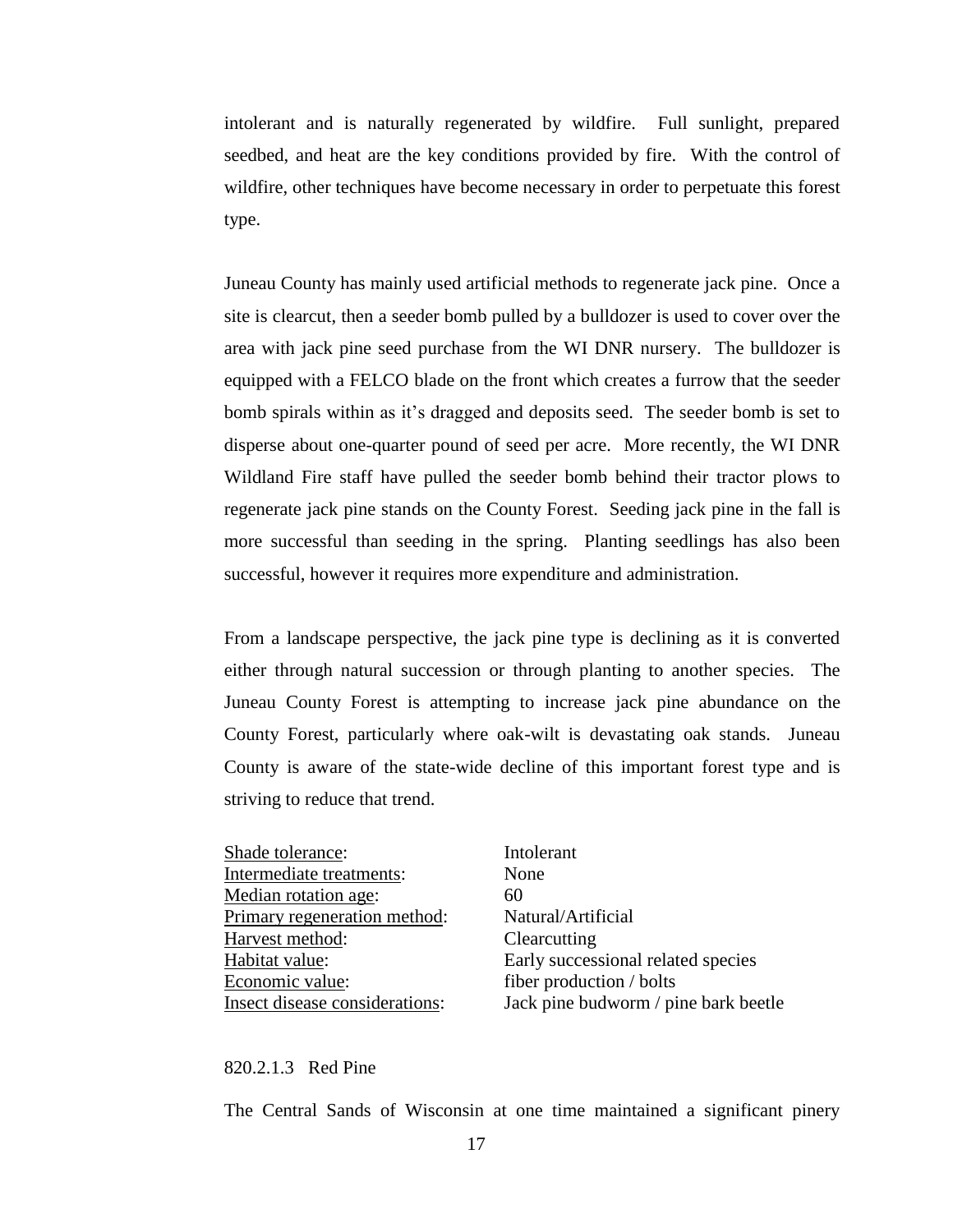consisting of jack pine, white pine and red pine. As time passed after European settlement, the white pine and red pine were logged off and jack pine became the significant conifer in the Central Sands. European settlement also opened up a lot of forested areas so that cultivated crops could be planted. After a time farmers realized that the soil and climate would not permit them to produce enough to become economically successful. They eventually abandoned their farms and left the area. The open lands either naturally reverted back to jack pine or were planted to red pine.

Juneau County grows red pine on an even-aged rotation cycle. The sites are prepared for planting either mechanically or with chemicals to remove other vegetative competition. After planting there may be need for additional release from other plants. This can also be done chemically. The first thinnings occur at about 25 years of age with subsequent thinnings every 10 to15 years depending on growth. The final harvest can be scheduled for 75 to 100 years after initial establishment. The stand is then re-established through planting. Red pine management on the County Forest will attempt to maintain the current acreage of this important type primarily by artificial means. Red pine is the most valuable timber species on the County Forest, however red pine plantations can lack diversity for wildlife.

| Shade tolerance:               | Intolerant                                                      |
|--------------------------------|-----------------------------------------------------------------|
| Intermediate treatments:       | Thinning                                                        |
| Median rotation age:           | 75-80                                                           |
| Primary regeneration method:   | Primarily artificial                                            |
| Harvest method:                | Clearcut                                                        |
| Habitat value:                 | Habitat and shelter / food source for some<br>mammals and birds |
| Economic value:                | Fiber / bolts / saw timber / utility poles                      |
| Insect disease considerations: | Pine bark beetle / Heterobasidion Root                          |
|                                | Disease (HRD)                                                   |

#### 820.2.1.4 White Pine

White pine has also been a locally significant tree species in the Central Sands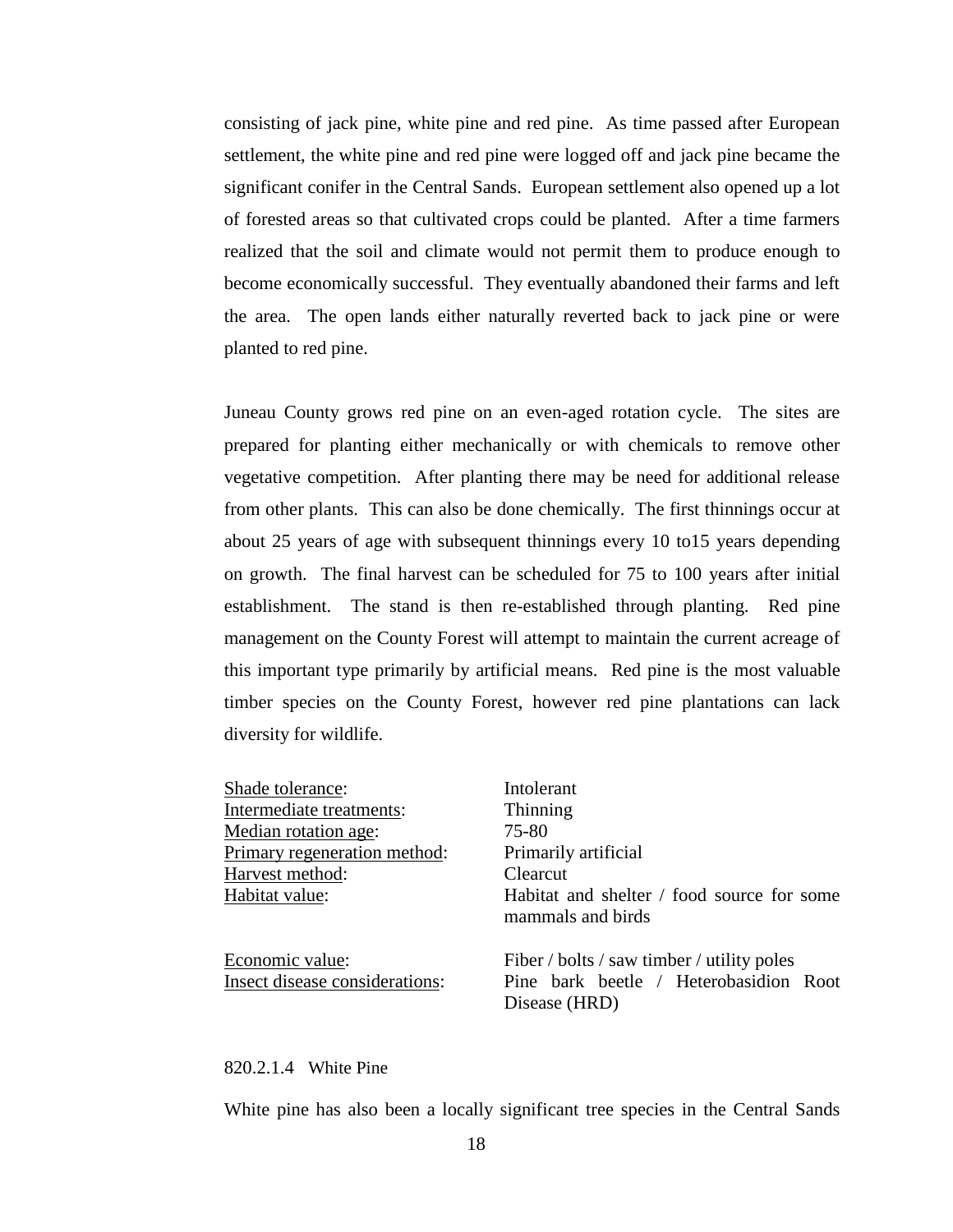area since the first European settlements were established. The species grew to a great size and supported large harvesting operations in the later 1800s in the northwest portion of Juneau County. This large pinery was logged off by such eminent logging entrepreneurs such as Weyerhauser and others in just a few years.

Initially white pine re-established itself by the few trees that were "left behind" for various reasons. Later, in other areas, planting white pine also became popular. White pine was established in areas that were too moist for red pine. Juneau County manages white pine using even-aged management techniques with periodic thinnings when stocking levels indicate the need for thinning. There are places where white pine has established itself under the shade of a hardwood overstory. In these instances, the over-story will be removed to permit the white pine to stay healthy and continue to grow. In some circumstances a stand that has white pine may have uneven-aged characteristics and will be treated as such. Regeneration of white pine can be done by either natural means or through planting. White pine can produce high grade lumber if it is pruned early in its life cycle.

| Shade tolerance:                                  | Intermediate                                                                                                 |
|---------------------------------------------------|--------------------------------------------------------------------------------------------------------------|
| Primary regeneration method:                      | Natural                                                                                                      |
| Harvest methods:                                  | Intermediate thinning / overstory removal                                                                    |
| Habitat value:                                    | Habitat and shelter / food source for some<br>mammals and birds                                              |
| Economic value:<br>Insect disease considerations: | Fiber production / saw timber<br>White pine blister rust / White pine tip<br>weevil / Pine bark beetle / HRD |

#### 820.2.1.5 Oak and Scrub Oak

Oaks are an important wildlife tree in Juneau County. Mature oak trees provide valuable cover, den sites, hunting perches and roosts for a variety of wildlife species. Acorns are the most important food item for a great number of forest species during the fall and winter months. Oaks are also a valuable timber species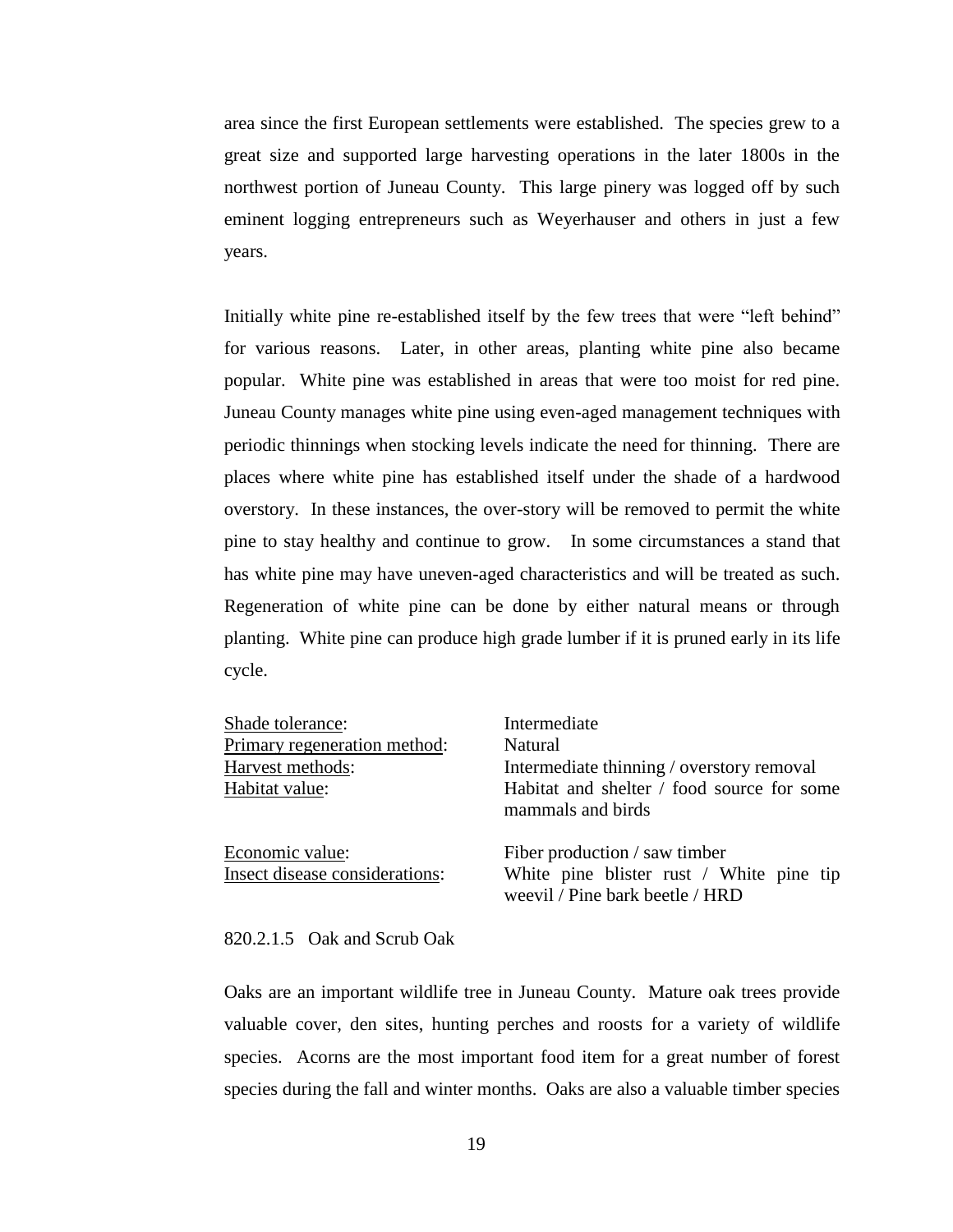and sought for firewood collection. The Juneau County Forest grows a variety of oaks from black oak, red oak, white oak and swamp white oak depending on the location and soil conditions. Oak wilt is widespread and a prominent disease in Juneau County and is responsible for the majority of mortality in the black and red oak trees. Oak management on the County Forest will attempt to mitigate the impacts of oak wilt and maintain or increase the current acreage of oak. There are currently 1,746 acres typed as oak on the Juneau County Forest. Oak designated stands exist on better quality sites.

#### Scrub Oak

The Juneau County Forest consists of 2,847 acres of scrub oak type forest. The scrub oak type is of lower economic value and is found on upland nutrient-poor sites with sandy soils. Although other oak species can be present, the scrub oak type on the Juneau County Forest is predominantly black oak and northern pin oak. Associated species within scrub oak stands are jack pine, red maple and aspen.

Shade tolerance: Intermediate Primary regeneration method: Natural Harvest methods: Overstory removal

Habitat value: Habitat / shelter / mast production

Economic value: Fiber production / bolts / sawtimber Insect disease considerations: Oak Wilt, Gypsy Moth, Two-lined Chestnut Borer

#### 820.2.2 Uneven-Aged Management

A forest stand composed of trees in various age and size classes. The typical cutting practice is selection cutting, where individual trees are removed from the stand. Regeneration is continually occurring after the stand is cut. Uneven-aged management is generally used to manage shade tolerant forest types.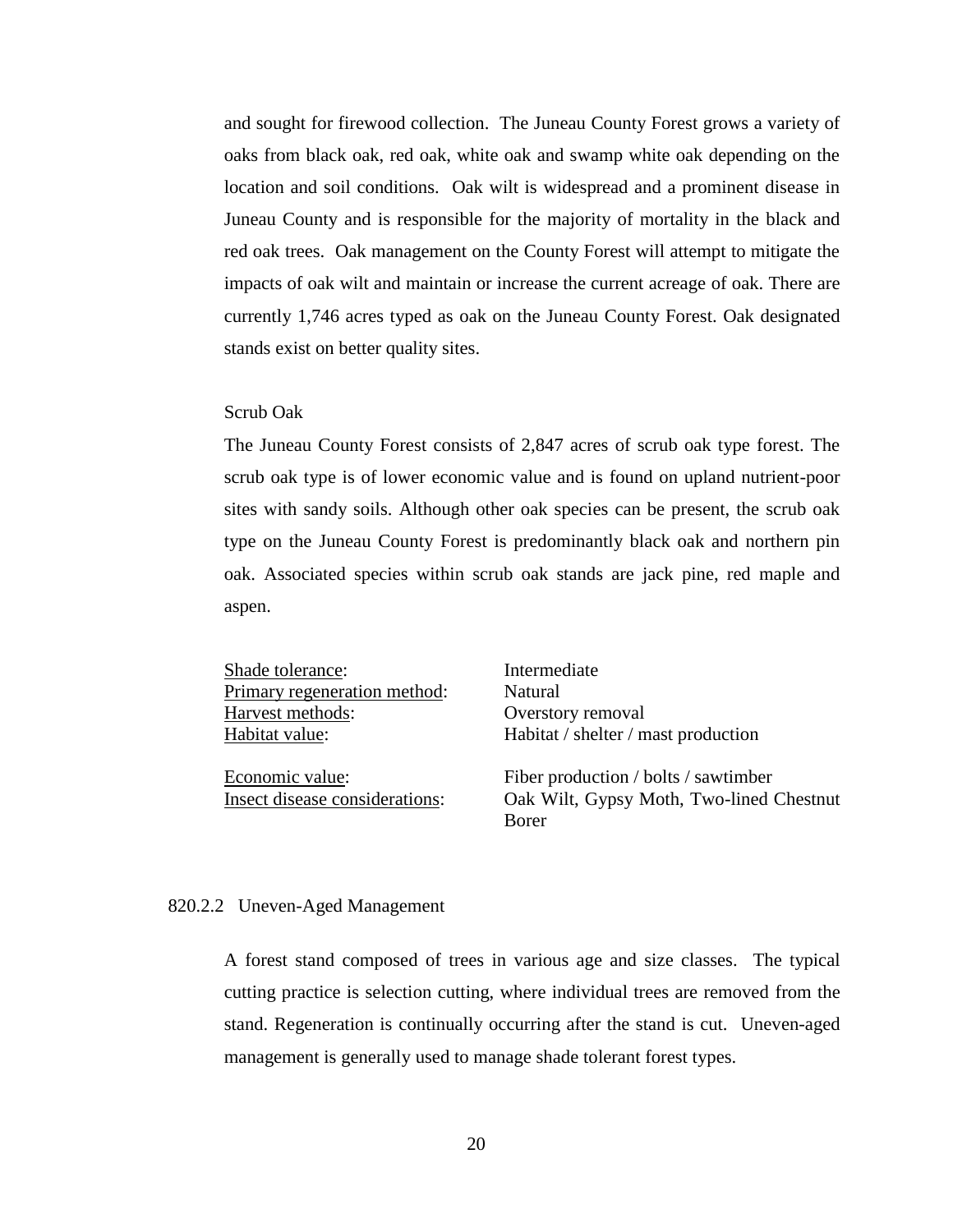# 820.2.2.1 Bottomland Hardwood

These are stands dominated by shade tolerant and mid-shade tolerant species. In Juneau County, Bottomland hardwood stands are typically dominated by swamp white oak, bitternut hickory, ash, basswood, silver maple and red maple. Management in Bottomland Hardwood stands should avoid harvesting systems that create too large of openings that will allow reed canary grass to overtake and suppress forest regeneration.

| Shade tolerance:               | Tolerant to mid-tolerant          |
|--------------------------------|-----------------------------------|
| Intermediate treatments:       | None                              |
| Median rotation age:           | N/A                               |
| Primary regeneration method:   | Natural $-$ all aged regeneration |
| Harvest method:                | Single tree, Gaps,                |
| Habitat value:                 | Important to many birds / mammals |
| Economic value:                | Low                               |
| Insect disease considerations: | Emerald ash borer, others         |
| Trends:                        | Ash decline because of EAB        |

# 820.3 LOCALLY UNCOMMON TREES / FOREST TYPES

The presence or lack of a particular tree species is dependent on land capability, climate, natural range, natural or human disturbance and many other factors. The following trees and types are considered uncommon on the Juneau County Forest and likely across the general region. These trees may be left as reserves in even aged management prescriptions, or in thinnings and all aged regeneration harvests. *(Choose those applicable to your county.)*

820.3.1 American Elm (Ulmus americana.) is scarce primarily due to Dutch elm disease. Healthy looking elm may be left uncut in hope that they may continue on the landscape as potential resistant seed sources.

820.3.2 Butternut (Juglans cinerea) is declining due to butternut canker. Healthy individuals that appear to be canker free will be reserved in the forest as potential resistant seed sources.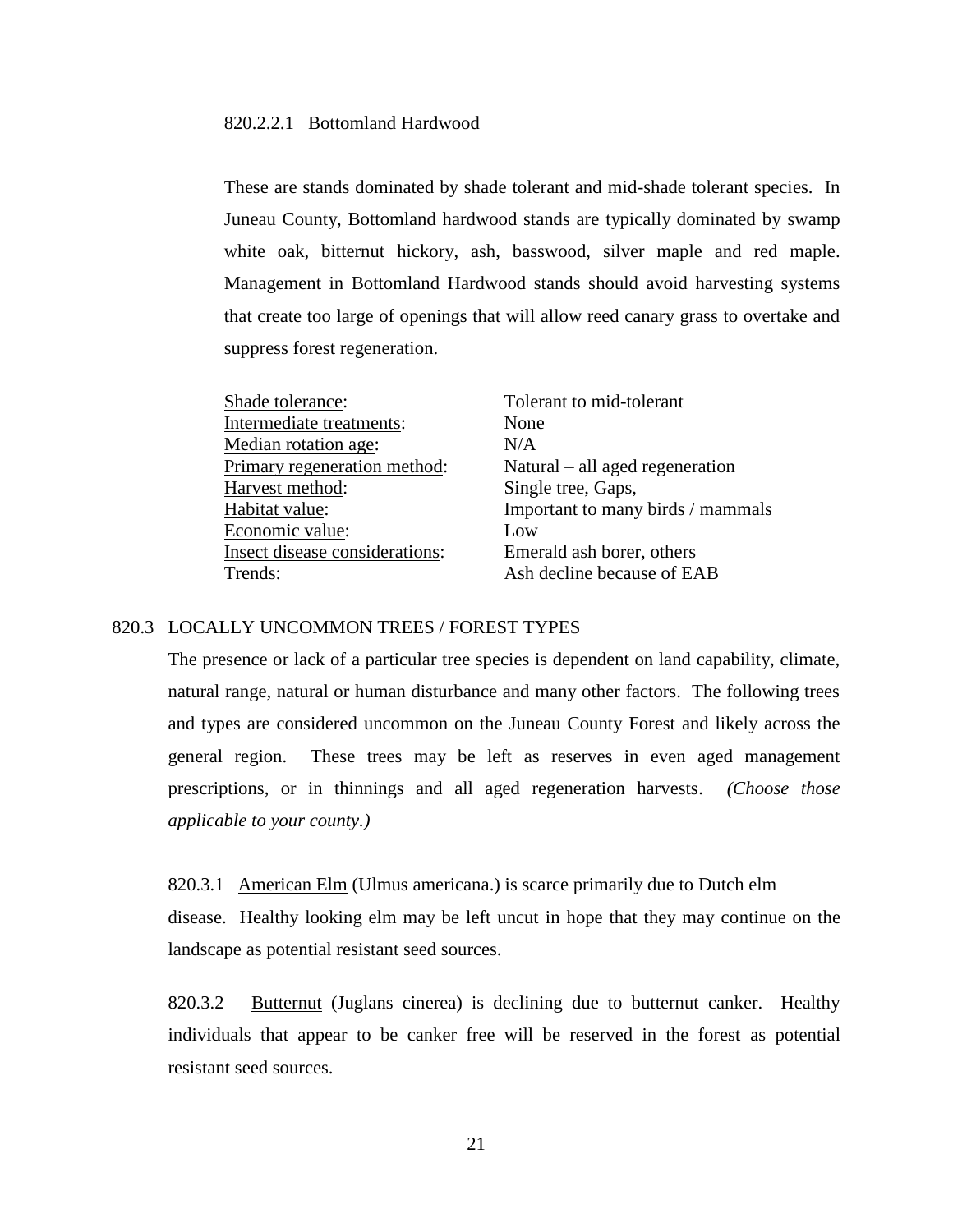820.3.3 Eastern Hemlock (Tsuga canadensis) is a highly preferred deer and small mammal browse species. Regeneration is difficult and remnant stands will be retained to provide seed sources for future management activities. Hemlock is only found in a small area in the Bass Hollow Unit of the County Forest. It is a remnant stand that has hung on since the last glaciation occurred in the State. It is located on the south side of a valley on a north-facing slope. This small stand will be left untouched so that it will have an opportunity to maintain itself under natural conditions.

## 820.4 FOREST TYPES REQUIRING INTENSIVE EFFORT TO REGENERATE

There are certain forest types within the County Forest that are difficult to regenerate. In many cases, this difficulty may be related to the exclusion of fire from the landscape, deer herbivory or other factors. The following list itemizes forest types with difficult regeneration and County management goals:

# 820.4.1 Northern red oak

Approximately 264 acres of the Bass Hollow Unit of the Juneau County Forest is classified as northern red oak. Northern red oak is a shade intolerant to mid tolerant species and appears to require disturbance to regenerate effectively. Juneau County is committed to retain as much of the existing acreage of northern red oak as possible, however the steep terrain of Bass Hollow makes forest management challenging. Regeneration efforts will focus on timing soil scarification with good acorn crops and shelterwood harvests.

# 820.5 INVASIVE PLANT SPECIES OF CONCERN

Invasive plants can cause significant damage to the forest. Invasive species can displace native plants and hinder the forest regeneration efforts. Preventing them from dominating forest understories is critical to the long-term health of the forest. There are a number of invasive plant species in varying densities on the County Forest. Some warrant immediate and continual treatment efforts while others may be allowed to remain due to extent and financial ability to control them. To date, invasive species such as garlic mustard, parsnip and buckthorn have been found in several location on County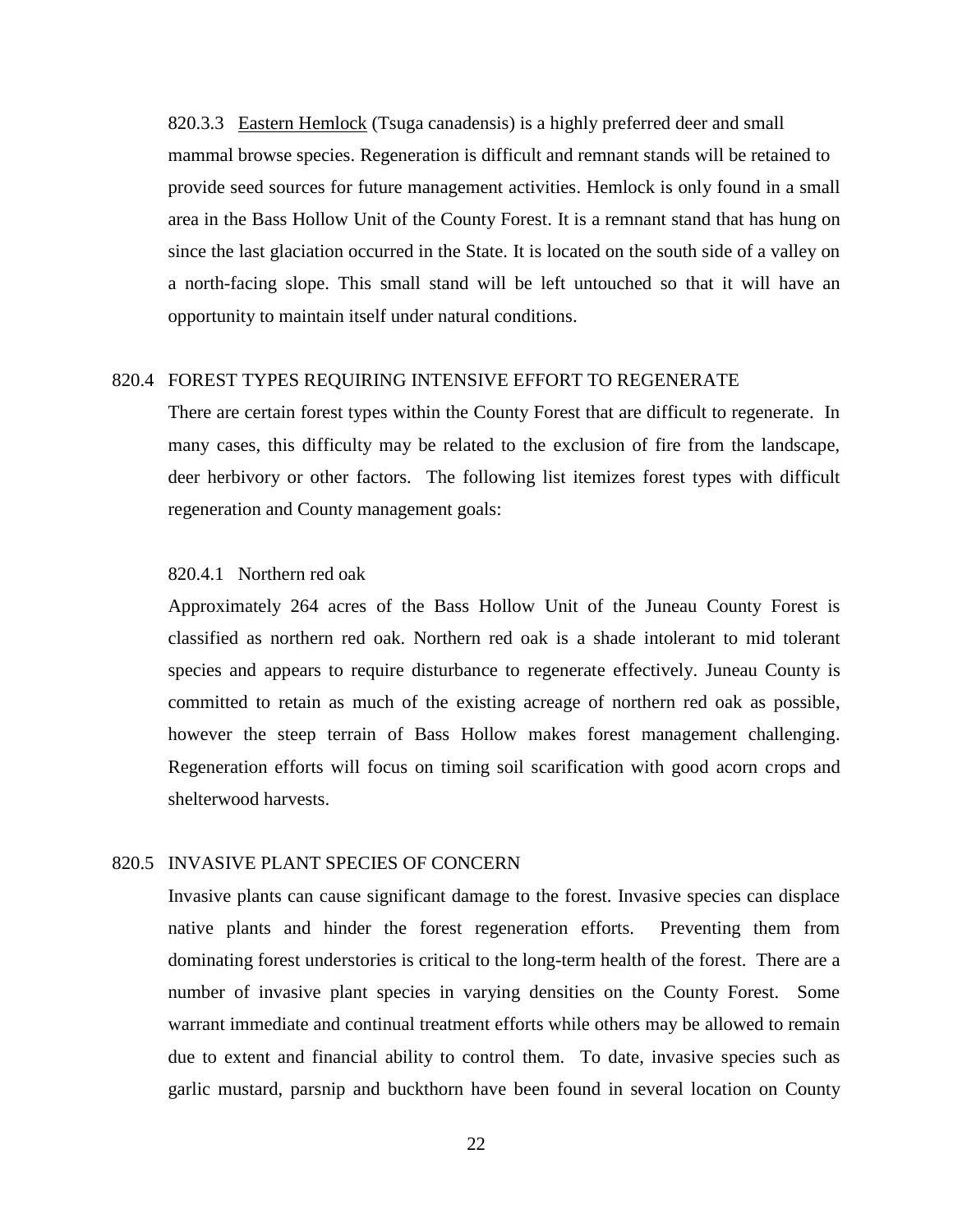Forest Land. These locations include forest compartments in Cutler Township as well as the Bass Hollow Recreation Area. Invasive species locations are being document in the Wisconsin Forest Inventory and Reporting System (WisFIRS) for future planning and treatment. Local contractors have assisted in establishing yearly treatments for the garlic mustard and parsnip found at Bass Hollow to stay ahead of the infestation. The County will continue to train staff in invasive species identification as well as attempt to secure funding sources to control them as much as is practical.

# 820.6 LEGALLY PROTECTED AND SPECIAL CONCERN PLANT SPECIES

There are plants in Wisconsin that are protected under the Federal Endangered Species Act, the State Endangered Species Law, or both. On County Forest, no one may cut, root up, sever, injure, destroy, remove, transport or carry away a listed plant without a valid endangered or threatened species permit. There is an exemption on public lands for forestry, agriculture and utility activities under state law. The County will, however, make reasonable efforts to minimize impacts to endangered or threatened plants during the course of forestry/silviculture activities (typically identified in the timber sale narrative).

 The Wisconsin Department Natural Resources Bureau of Natural Heritage Conservation tracks information on legally protected plants with the Natural Heritage Inventory (NHI) program. The NHI program also tracks Special Concern Species, which are those for which some problem of abundance or distribution is suspected, but not yet proven. The main purpose of this category is to focus attention on certain species before they become threatened or endangered.

 The County has access to this data under a license agreement and is committed to reviewing this database for endangered resources that may occur within proposed land disturbing project areas.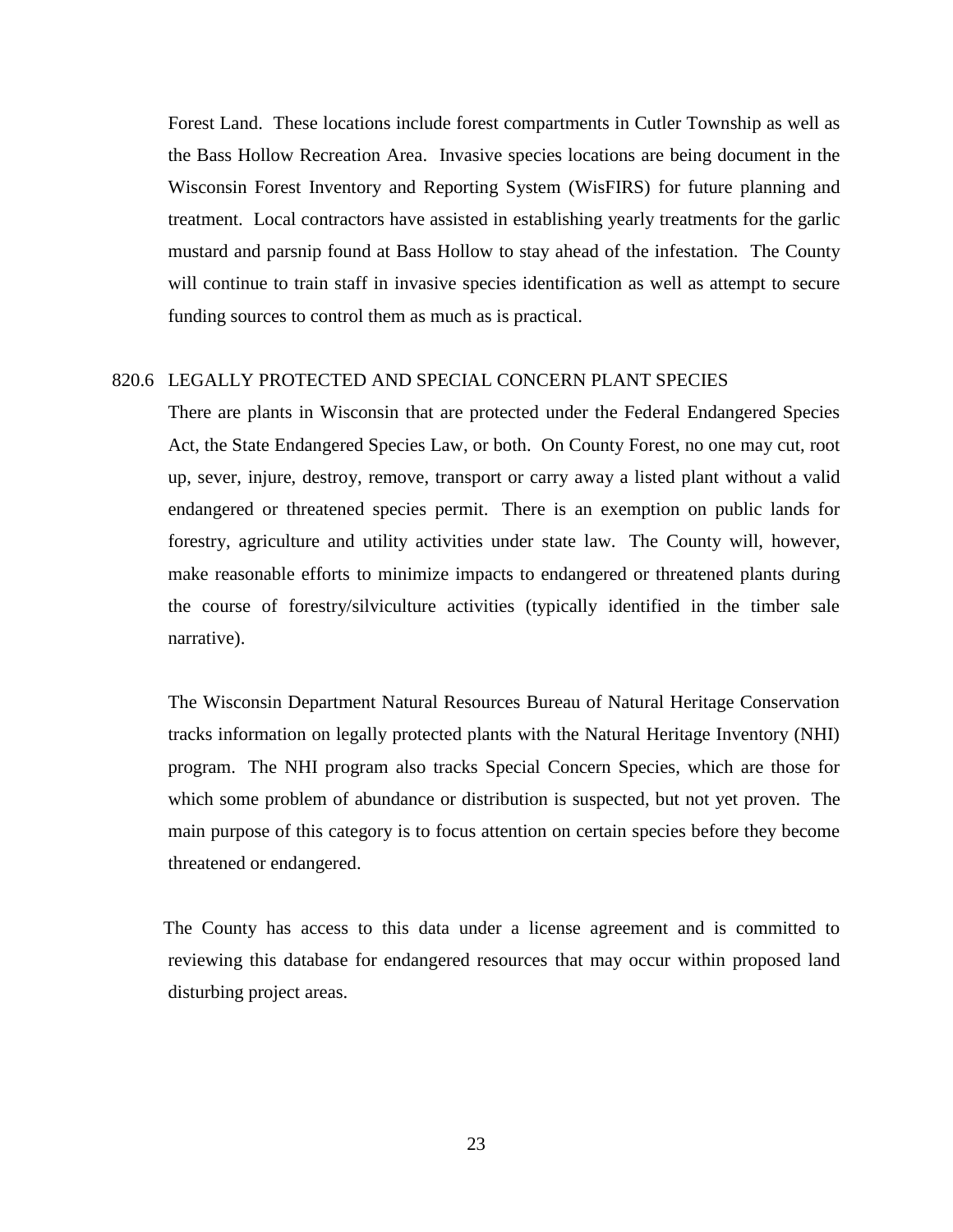# 820.7 TREE RETENTION GUIDELINES

The retention of reserve trees can provide a "lifeboat" function that contributes to the conservation of biological diversity and continuation of habitat after a harvest. Juneau County has adopted the Green Tree Retention Guidelines (GTR) developed by the WCFA and can be referenced in Chapter 1010.

# 820.8 BIOMASS HARVESTING GUIDELINES

Juneau County has adopted the Wisconsin's Forestland Woody Biomass Harvesting Guidelines developed by the WI DNR Division of Forestry and Wisconsin Council on Forestry. Field manual can be referenced by Wisconsin's Forestland Woody Biomass Harvesting Guidelines, PUB-FR-435-2014 (WI DNR Division of Forestry and Wisconsin Council on Forestry).

# **825 ANIMAL SPECIES MANAGEMENT**

Juneau County Forest provides a wide range of wildlife habitats from open grasslands/barrens to mature forests, from bogs to forested wetlands, from spring ponds to lake shorelines. A primary goal of wildlife management on the Juneau County Forest is to provide a diversity of healthy ecosystems necessary to sustain and enhance native wildlife populations. This forest will be managed primarily to provide habitats for a suite of species rather than focusing on a specific species, with exceptions made for Federal or State Listed Endangered or Threatened Species.

# 825.1 TECHNICAL PLANNING

Management of wildlife populations on the Juneau County Forest falls under the jurisdiction of the DNR. Planning may be a cooperative effort of the County Forest staff, DNR liaison forester and wildlife manager in formulating management plans and utilizing forest and wildlife management techniques to accomplish desired forest and wildlife management goals.

#### 825.2 GUIDELINES

DNR operational handbooks including the Public Forest Lands Handbook (2460.5),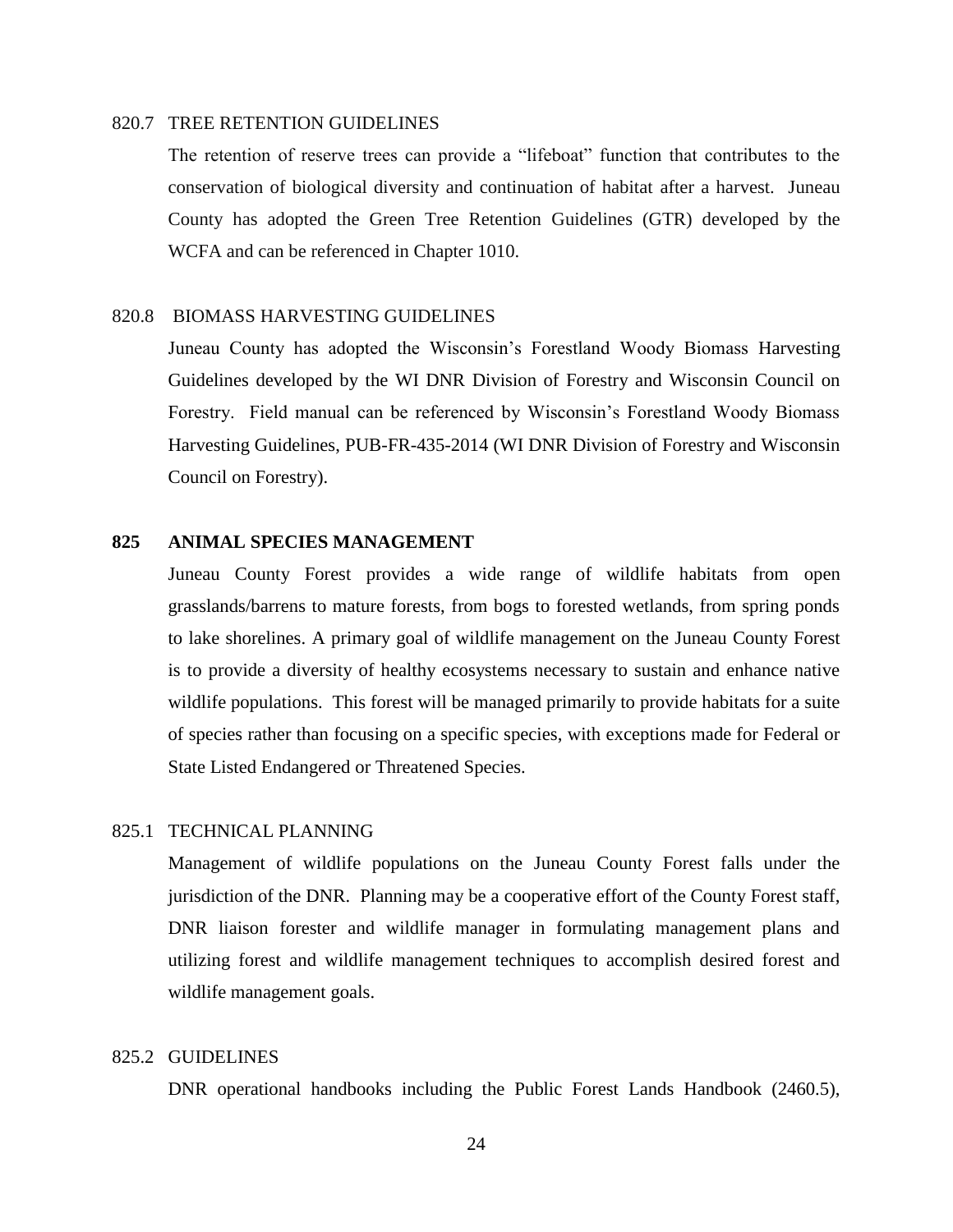manual codes and guidance documents are important references and guidelines to utilize in fish and wildlife planning efforts.

# 825.3 INVENTORY

Habitat needs will be determined by analysis of forest reconnaissance information. Population estimates will be conducted periodically by DNR wildlife, endangered resources personnel, and other trained cooperators. The Juneau County Forestry Department does not carry out any independent wildlife population studies currently. For more information, consult with WI DNR Wildlife staff on current surveys or studies on or adjacent to the Juneau County Forest.

#### 825.4 RESOURCE MANAGEMENT CONSIDERATIONS FOR WILDLIFE

The following areas of focus are identified for achieving plan objectives and for benefit of wildlife.

# 825.4.1 General Management Policies

Forest management practices may be modified to benefit wildlife and diversity. The following will be considered when planning for management activities:

- Even-aged regeneration harvests (clearcuts) should vary in size and shape and include retention considerations.
- A diversity of stand age, size and species.
- Mast-bearing trees and shrubs, cavity trees, and an adequate number and variety of snags.
- Cull trees (future snag or den trees) not interfering with specific high value trees.
- Timber types, habitat conditions and impacts on affected wildlife.
- Access management.
- Best management practices for water quality (BMP's).

# 825.5 IMPORTANCE OF HABITATS

Important habitat types are those cover types known to be of importance to certain native wildlife and whose absence would make that wildlife significantly less abundant. These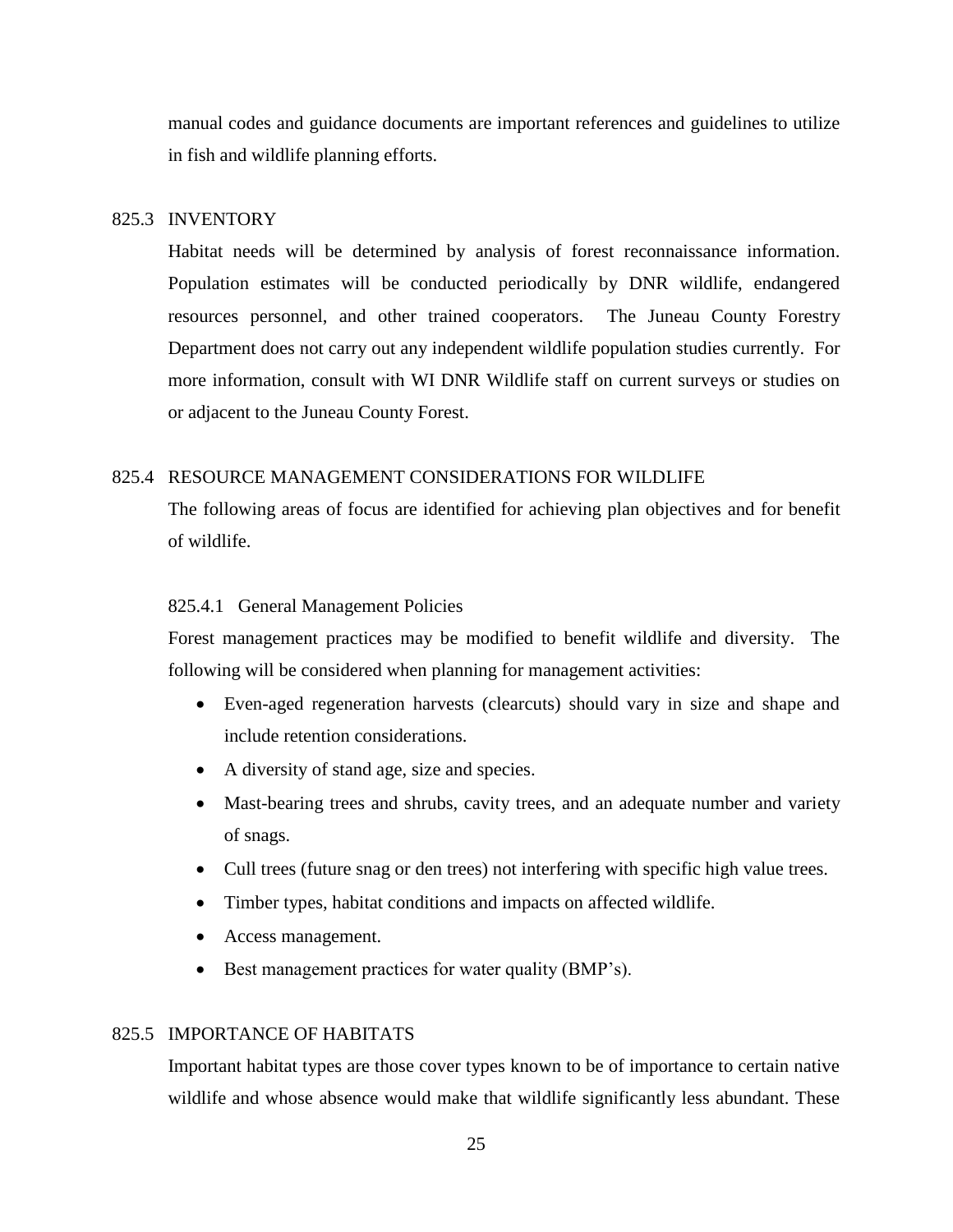shortages may be on a local or broader scale. The following habitat types can be considered important:

#### 825.5.1 Non-forested Wetlands

The Juneau County Forest contains 1,662 acres of non-forested wetland types providing a variety of habitats for common, rare and endangered species. Emergent wetland, sedge meadow, muskeg bog and deep marsh provide habitat for species such as wood turtle, black tern, American bittern, and numerous other species.

### 825.5.2 Aquatic Habitats

The Juneau County Forest includes 72 acres of lakes, rivers, streams, ponds and other aquatic habitats. Open water provides habitat for species such as wood duck, boreal chorus frog, water shrew and many other species reliant on water related resources.

#### 825.5.3 Riparian and Other Non-managed Areas

Undisturbed shoreline and riparian areas are present on the forest and provide habitat for species such as red shouldered hawk, green frog, and woodland jumping mouse.

#### 825.5.4 Early Successional Forests

Management of aspen, jack pine and other shade intolerant species creates habitat for a large suite of wildlife species that benefit from early successional forests. On the Juneau County Forest there are currently 2,388 acres of jack pine and 1,890 acres of aspen forest types present. This is a key habitat used for recreational hunting activities providing conditions favorable for American woodcock, ruffed grouse, white-tailed deer and nongame species such as golden-winged warbler, Kirkland's warbler and black-billed cuckoo.

# 825.5.5 Conifers

Conifers species on the Juneau County Forest are predominately jack pine, white pine, and red pine, though spruce and cedar may occasionally be found. The Juneau County Forest currently has 7,236 acres of habitat in pines. Connecticut warbler, red crossbill,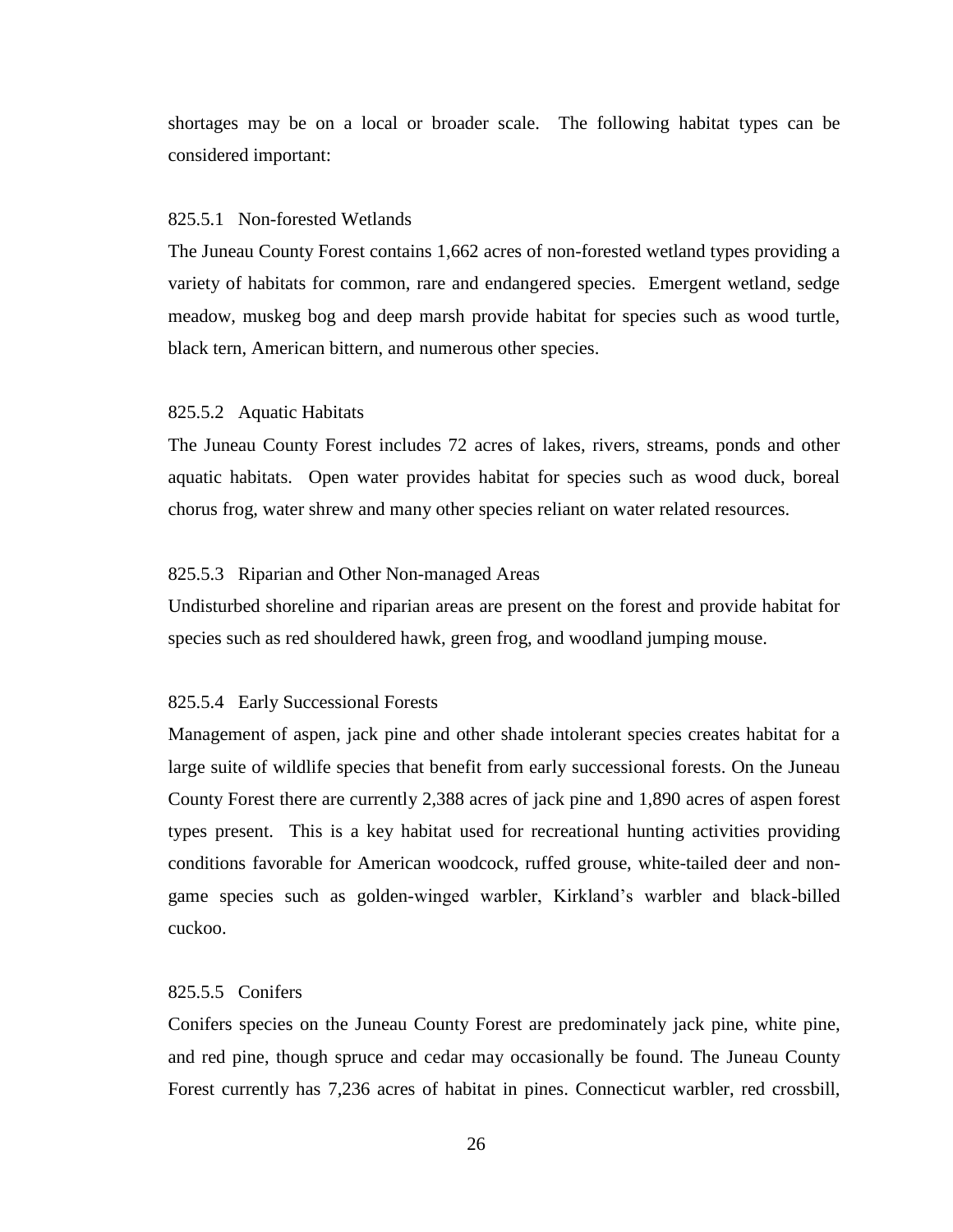northern flying squirrel, and many others utilize conifer types. Jack pine areas can be managed to provide temporary barrens habitat providing habitat for Kirtland's warbler and other barren related species.

#### 825.5.6 Oak Management

Oak is an important mast producing food source on the forest, providing acorns for a wide variety of game and non-game species. The Juneau County Forest has 4,595 acres of oak habitat. It is considered a critical resource to retain on the landscape for both its timber and wildlife value, providing habitat for species such as scarlet tanager, wood thrush, red headed woodpecker, and black bear.

#### 825.5.7 Uneven/All Aged Management

Management of uneven aged stands provides for multi-storied canopies, diverse age structure and potentially older forest characters. The Juneau County Forest has 162 acres of Bottomland Hardwood forest being managed under an all aged management system. Species such as Canada warbler, little brown bat, black throated blue warbler and many others benefit from these forest type. In addition, numerous amphibian and reptiles utilize these forest types.

#### 825.5.8 Large Forest Blocks

Large blocks of County Forest provide habitat for numerous interior species. Gray wolf, black throated blue warbler, Canada warbler and least flycatcher are a few examples of animals that rely on these large blocks. Keeping these large forest blocks intact and preventing further fragmentation is very important to the Juneau County Forest.

#### 825.5.9 Grasslands, Openings, Upland Brush

Wildlife openings, grass rights-of-way, natural openings, upland brush and other upland open habitats provide for diversity and unique habitats benefitting pollinators, numerous species including upland plover and whip-poor-will. The Juneau County Forest currently has 55 acres identified as open grassland or upland brush habitat.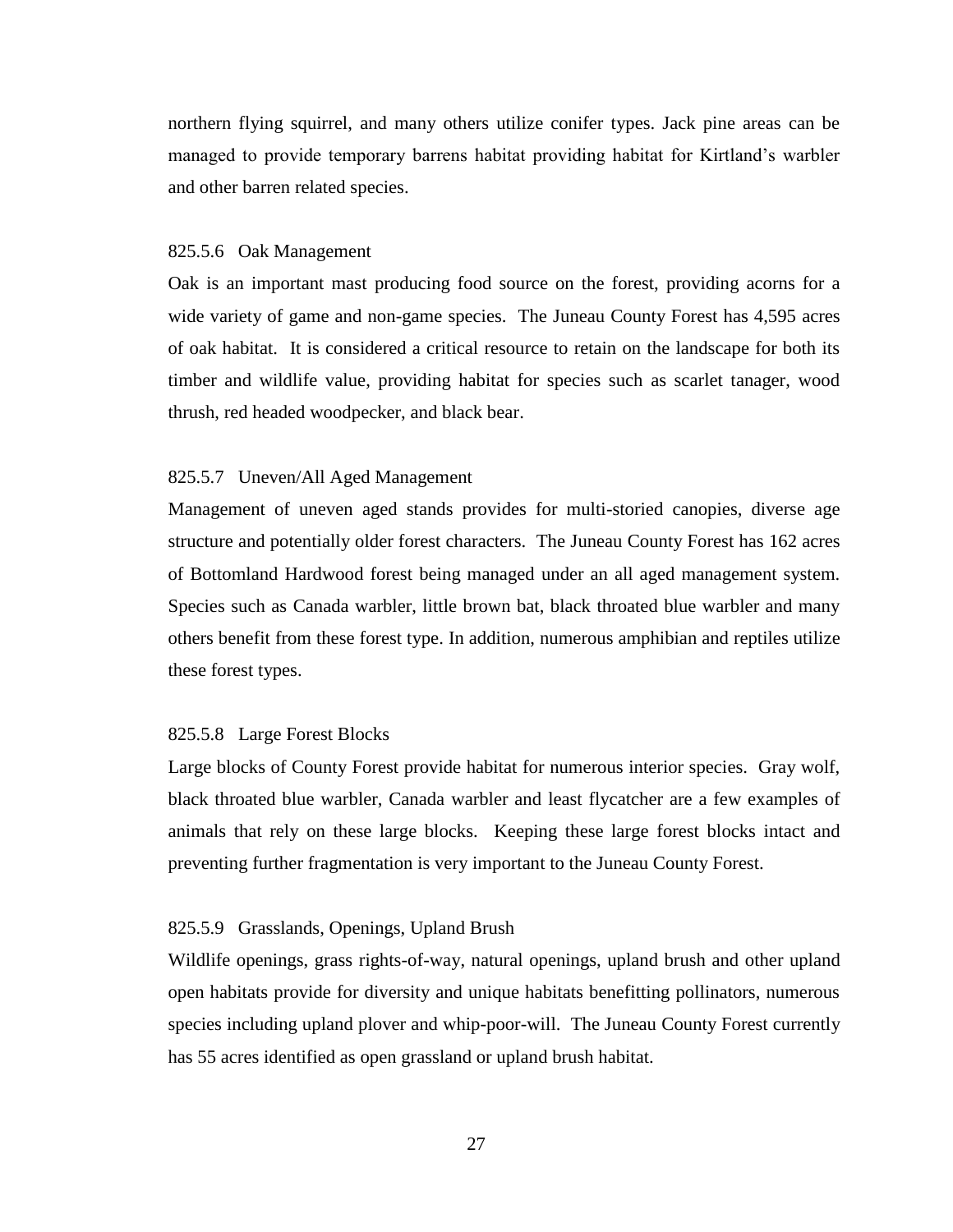# 825.6 WILDLIFE MANAGEMENT PROJECTS

 825.6.1 Wisconsin Wildlife Action Plan / Species of Greatest Conservation Need In addition to species listed as endangered, threatened or special concern within the NHI database, the Department also maintains a statewide list of Species of Greatest Conservation Need (SGCN).

This list includes species that have low or declining populations and may be in need of conservation action. The list includes birds, fish, mammals, reptiles, amphibians and insects that are:

- Already listed as threatened or endangered
- At risk due to threats
- Rare due to small or declining populations
- Showing declining trends in habitat or populations

The WWAP working list can provide information on how management activities may impact, or in many cases benefit species of greatest conservation need. More information is available on the WWAP website: *<https://dnr.wi.gov/topic/wildlifehabitat/actionplan.html> .*

# 825.7 FISH AND WATERS MANAGEMENT

Public waters shall be managed to provide for optimum natural fish production, an opportunity for quality recreation, and a healthy balanced aquatic ecosystem. Emphasis will also be placed on land-use practices that benefit the aquatic community. Management of County Forest lands will attempt to preserve and/or improve fish habitat and water quality.

#### 825.7.1 Technical Planning and Surveys

Management of all waters within the County Forest is the responsibility of the DNR. Technical assistance will be provided by the local fisheries biologist. Studies and management will be conducted in the manner described in DNR Fish Management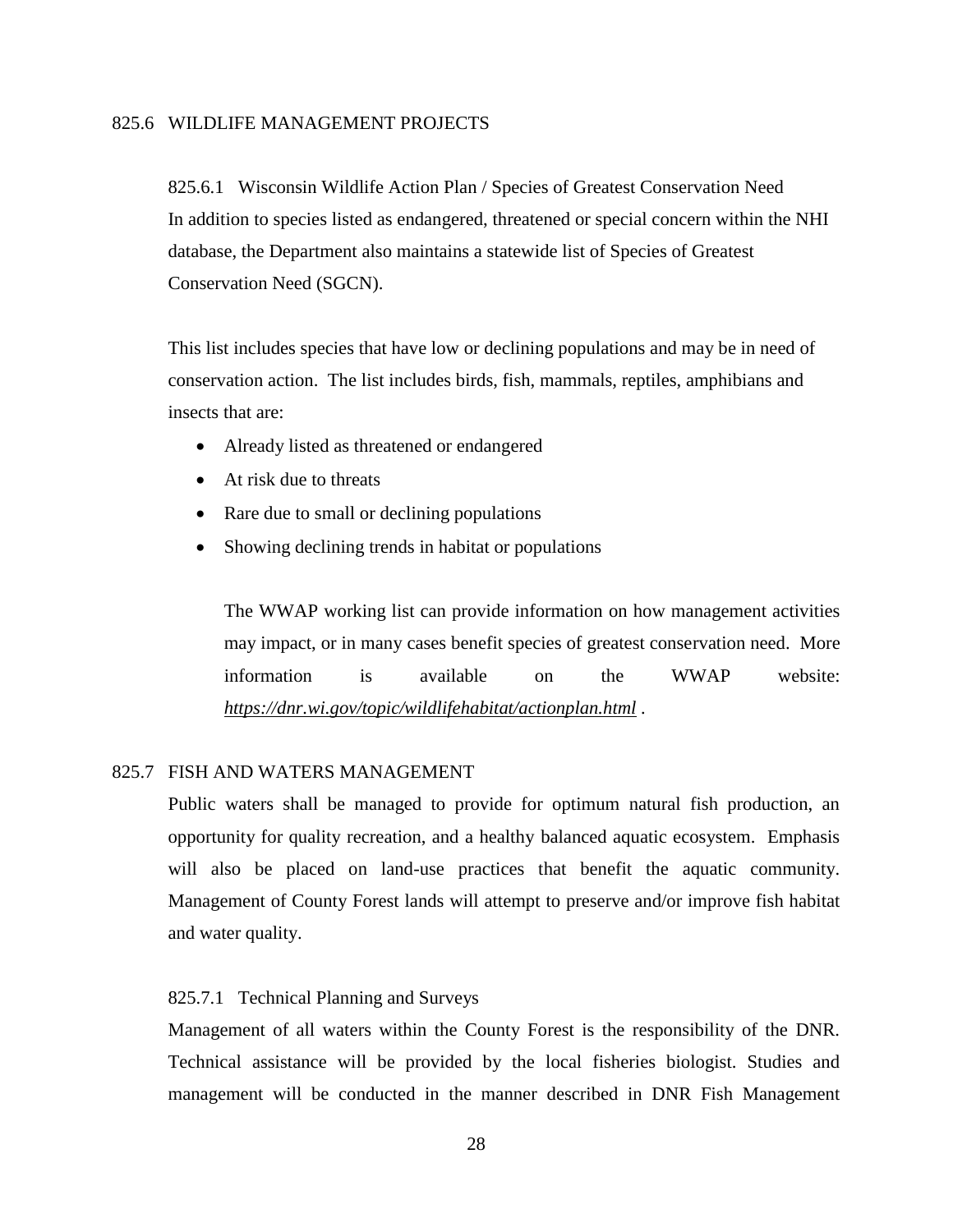Handbook 3605.9. Water and Population Surveys fall under the jurisdiction of the Department and will be conducted as needed by fisheries biologists.

#### 825.7.2 Shoreland Zoning

The Juneau County Wetland/Shoreland Ordinance can be found in Chapter 3000.

#### 825.7.3 Access and Development

Access and development of County Forest waters will be limited to those activities consistent with the above water management policies. See Chapter 740 also for further information on water access.

#### 825.7.4 Important Water Resources

There several significant water resources within or adjacent to the Juneau County Forest, they include Petenwell Lake, Castle Rock Lake, Lemonweir River and Yellow River. Petenwell Lake is a man-made lake (impoundment of the Wisconsin River), recognized as Wisconsin's 2nd largest body of water (23,000+ acres) and lies adjacent to the Juneau County Wilderness Park & Campground. Castle Rock Lake (13,955 acres) borders the Juneau County Castle Rock Park & Campground, the largest campground the Juneau County Land, Forestry & Parks Department manages with over 300 campsites. The Lemonweir River flows by Kennedy Park, a 200-acre day-use park with a canoe/kayak launch on the banks of the Lemonweir. Large white pine trees dot the shoreline along the Lemonweir River within Kennedy Park and are often used by eagle's for nesting. The Yellow River courses over 3 miles along Juneau County Forest Land in Finley and Necedah Township. The Yellow River is the longest river running unobstructed through Juneau County Forest Land. The large block of Juneau County Forest Land adjacent to the Yellow River provides excellent habitat for gray wolf, turkey, black bear, deer, birds and many other species that benefit from the river corridor.

# **830 EXCEPTIONAL RESOURCES, UNIQUE AREAS**

#### 830.1 HCVF FOR FSC AND DUAL CERTIFIED COUNTIES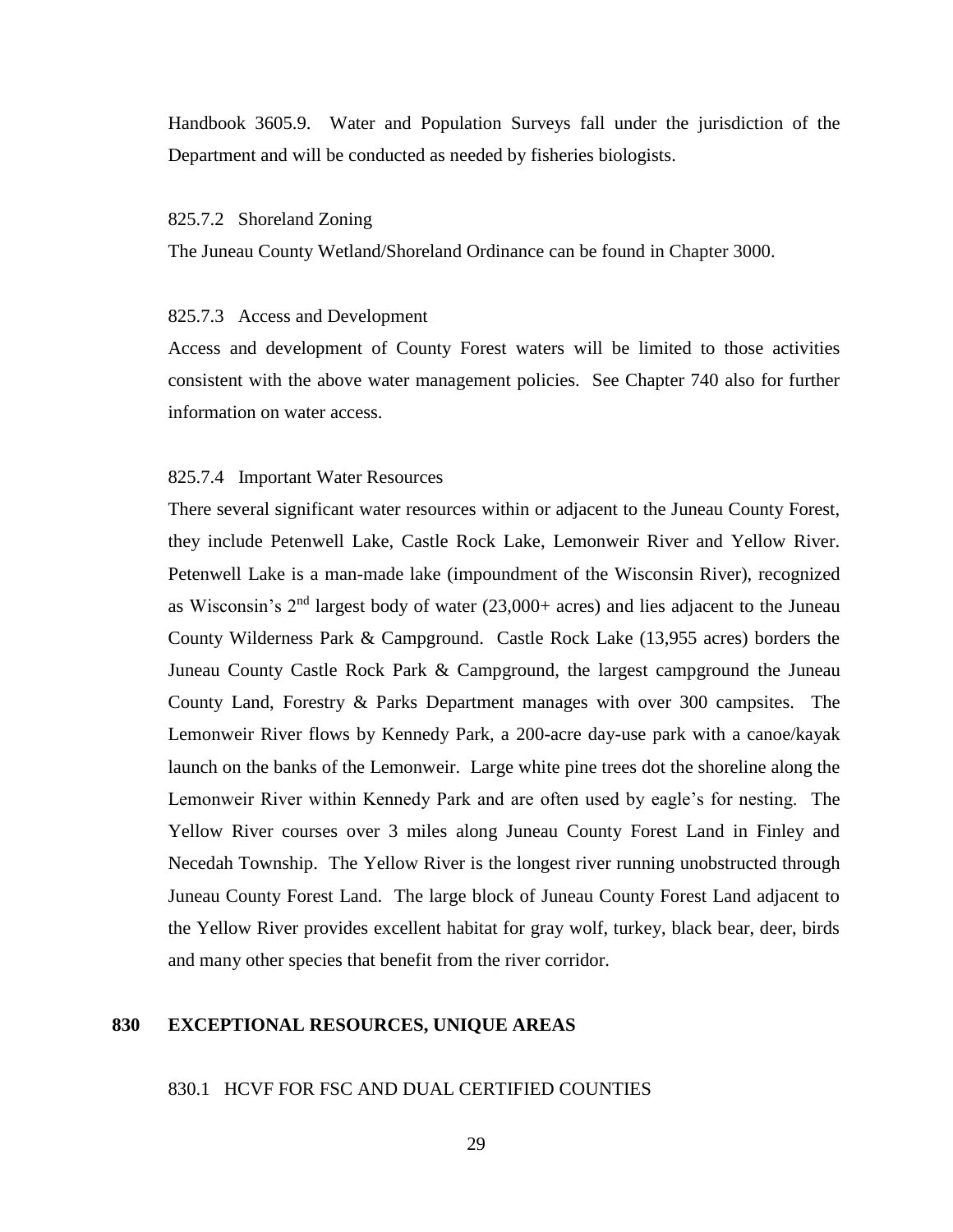The DNR established criteria for establishing HCVFs on state lands is found below. For the purpose of this plan, the county recognizes this criterion for identifying HCVFs on county land. This does not preclude the county from identifying other unique areas that do not meet the definition of HCVFs.

# *[https://dnr.wi.gov/topic/TimberSales/documents/DNRLandsHCVFSelectionCriteriaFinal.](https://dnr.wi.gov/topic/TimberSales/documents/DNRLandsHCVFSelectionCriteriaFinal.pdf) [pdf](https://dnr.wi.gov/topic/TimberSales/documents/DNRLandsHCVFSelectionCriteriaFinal.pdf)*

# HIGH CONSERVATION VALUES (HCVs)

- 1. Forest areas containing globally, regionally or nationally significant concentrations of biodiversity values including RTE species.
- 2. Forest areas containing globally, regionally or nationally significant large landscape level forests, contained within, or containing the management unit, where viable populations of most if not all naturally occurring species exist in natural patterns of distribution and abundance.
- 3. Forest areas that are in or contain rare, threatened or endangered ecosystems.
- 4. Forest areas that provide basic services of nature in critical situations (e.g., watershed protection). **Wisconsin does not have known locations meeting this criterion.**
- 5. Forest areas fundamental to meeting basic needs of local communities (e.g. subsistence, health of indigenous communities) **Wisconsin does not have known locations meeting this criterion.**
- 6. Forest areas critical to local communities' traditional cultural identity (e.g. areas of cultural, ecological, economic or religious significance identified in cooperation with such local communities).

# **The High Conservation Value Forest Areas on the Juneau County Forest are the following:**

# **830.1.1 Bass Hollow Recreation Area – HCV 3**

3. Forest areas that are in or contain rare, threatened or endangered ecosystems.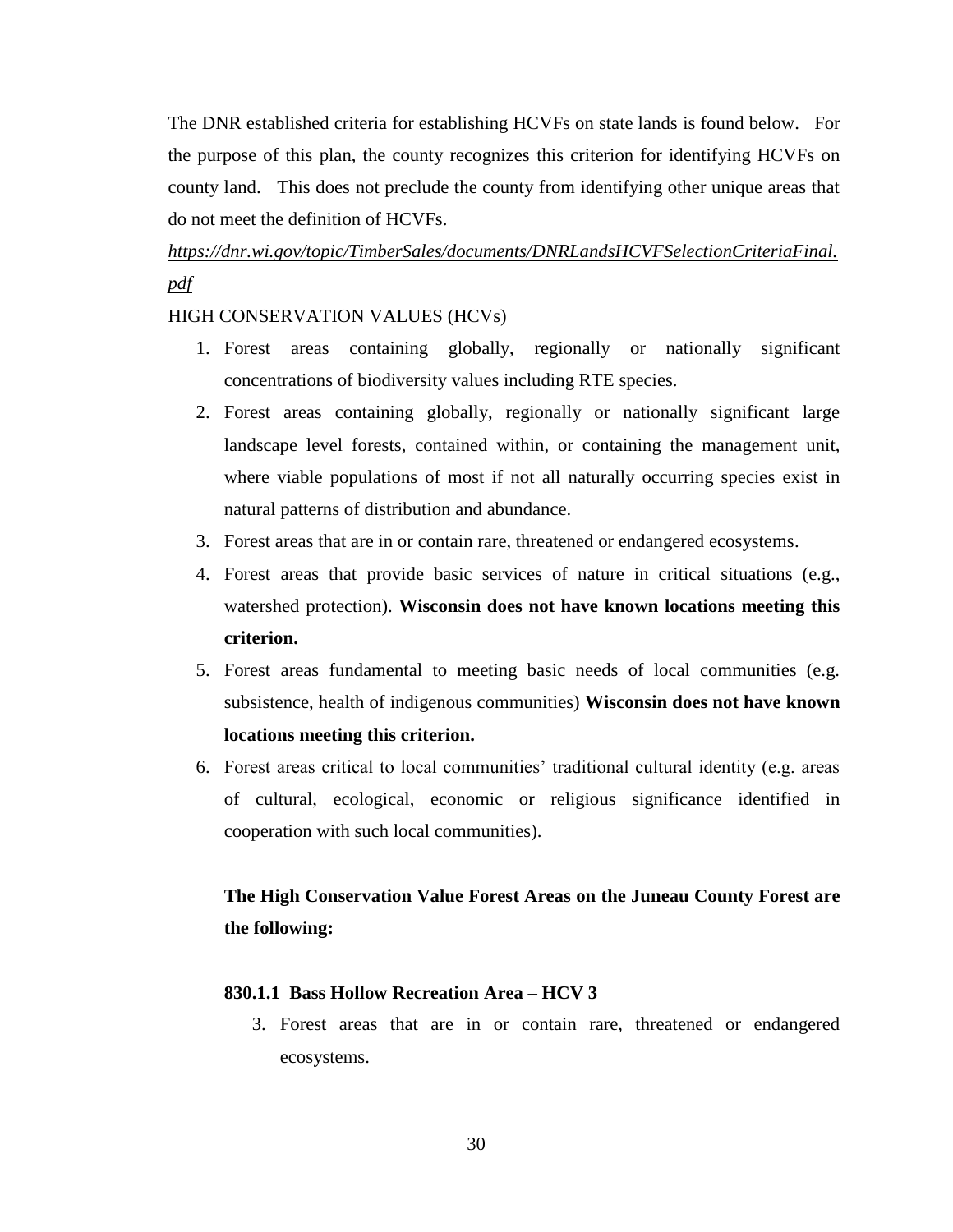#### **Description:**

The Bass Hollow Recreation Area encompasses 295 acres and has an exceptional southern mesic to dry-mesic forest. The forest is recognized as containing rare, threatened or endangered ecosystems (HCV 3). The composition of the forest in canopy, understory and ground layer is very diverse. This forest is as biologically rich as any known forest of comparable size in Wisconsin and is the most important High Conservation Value Forest in the Greensand Cuesta Ecological places of the Central Sand Plains Landscape. Four plant species of special concern with good populations are found here. Two state-threatened bird species nest in Bass Hollow. The State of Wisconsin purchased a tract north of the County owned Bass Hollow Recreation Area to provide a larger block of forest land to enhance habitat for rare species. This WI DNR managed property is known as the Bass Hollow State Natural Area.

The Juneau County Bass Hollow Recreation Area consists of a small park, shelter and playground on the ridge that is frequently used by the local population. A 3½ mile hiking and horseback riding trail winds down into the hollow from a starting point near the Bass Hollow park shelter. The trail circles the 295-acre Bass Hollow Recreational Area and is restricted to non-motorized uses.

#### **Management:**

Management goals for the Bass Hollow Recreation Area are to preserve and protect the rare, threatened or endangered ecosystems for future generations. Management will focus on preventing disturbance or destruction, monitoring and removing invasive exotics, and by permitting public uses that are compatible with the natural area values. Management goals for the property will be met by working cooperatively with WI DNR Ecologists, State Archeologists and environmental consultants.

#### **Monitoring:**

Monitoring of the Bass Hollow Recreation Area to preserve the integrity of the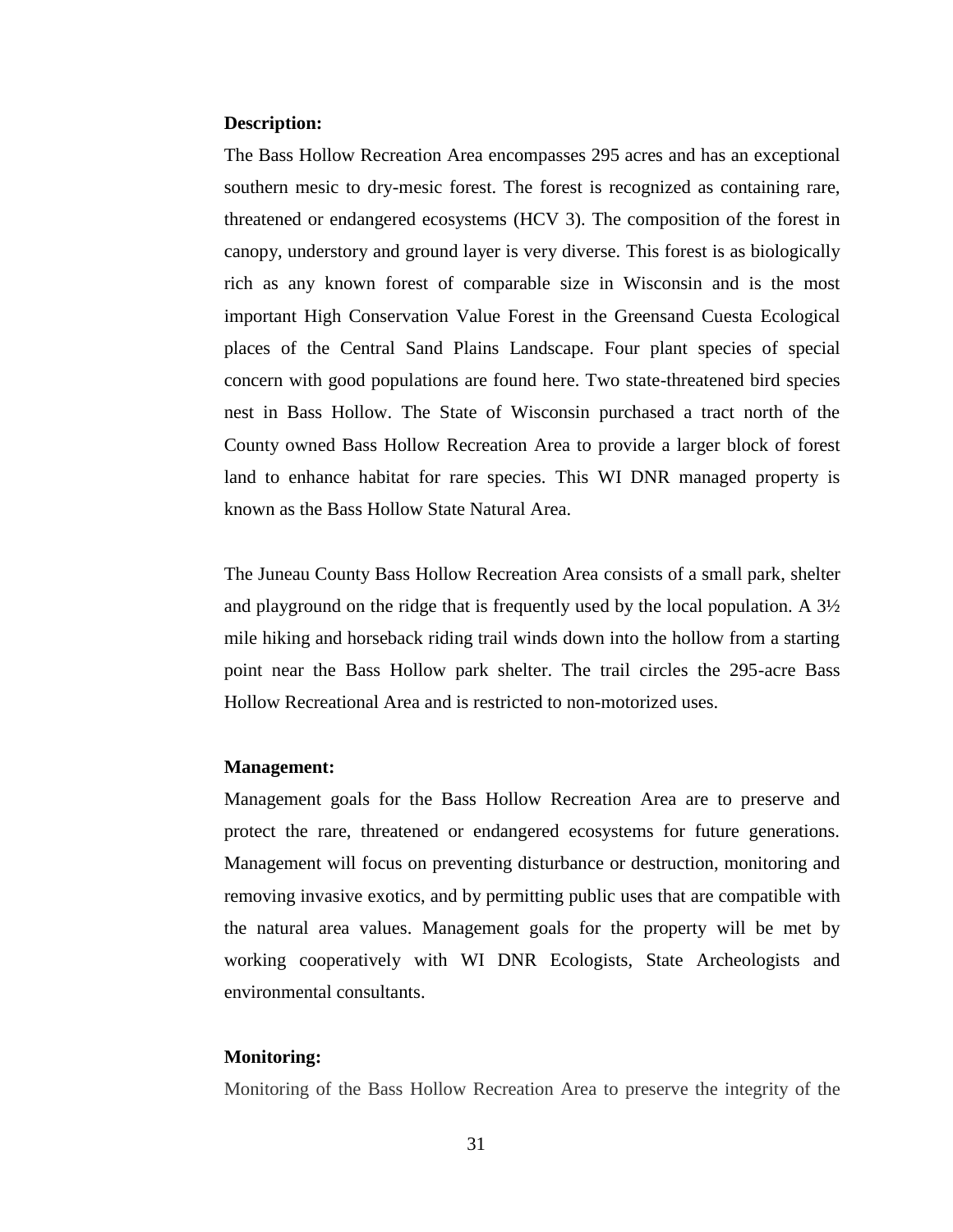natural resources has been accomplished through planned forest reconnaissance, yearly trail inspection, and the monitoring and removal of invasive species. The forest stands in Bass Hollow are scheduled for reconnaissance updating regularly through the WisFIRS Forest Inventory System and were last surveyed in 2012 and 2014. The 3½ mile hiking and horseback riding trail is inspected twice yearly to monitor for human impacts and to ensure the public uses are sustainable and preserving the natural resource values. To improve monitoring and coverage of Bass Hollow, The Juneau County Forestry Department has partnered with an environmental consultant company to conduct invasive species monitoring and control beginning in 2018. This partnership has improved the monitoring of Bass Hollow through surveying for invasive species during the spring, mapping their locations, and enabling earlier detection and eradication of exotics.

## **830.1.2 Burial Site** – **HCV6**

6. Forest areas critical to local communities' traditional cultural identity (e.g. areas of cultural, ecological, economic or religious significance identified in cooperation with such local communities).

# **Description:**

The Bass Hollow Recreation Area also contains a burial site significant to Native American culture and the Ho-Chunk Nation (HCV 6). Known grave sites have been investigated and recorded by the Ho-Chunk Nation Archeologist and State Archeologist. The location of the burial sites will not become a part of the public information domain. These sites are legally protected by several State and Federal laws. If any disturbance or destruction is observed on the sites, the proper authorities will be notified.

# **Monitoring:**

To ensure continued protection of the burial site and surrounding area, Juneau County Forest staff will monitor the burial site annually for the duration of this Plan (2021-2035). Monitoring will involve inspection of the site once a year to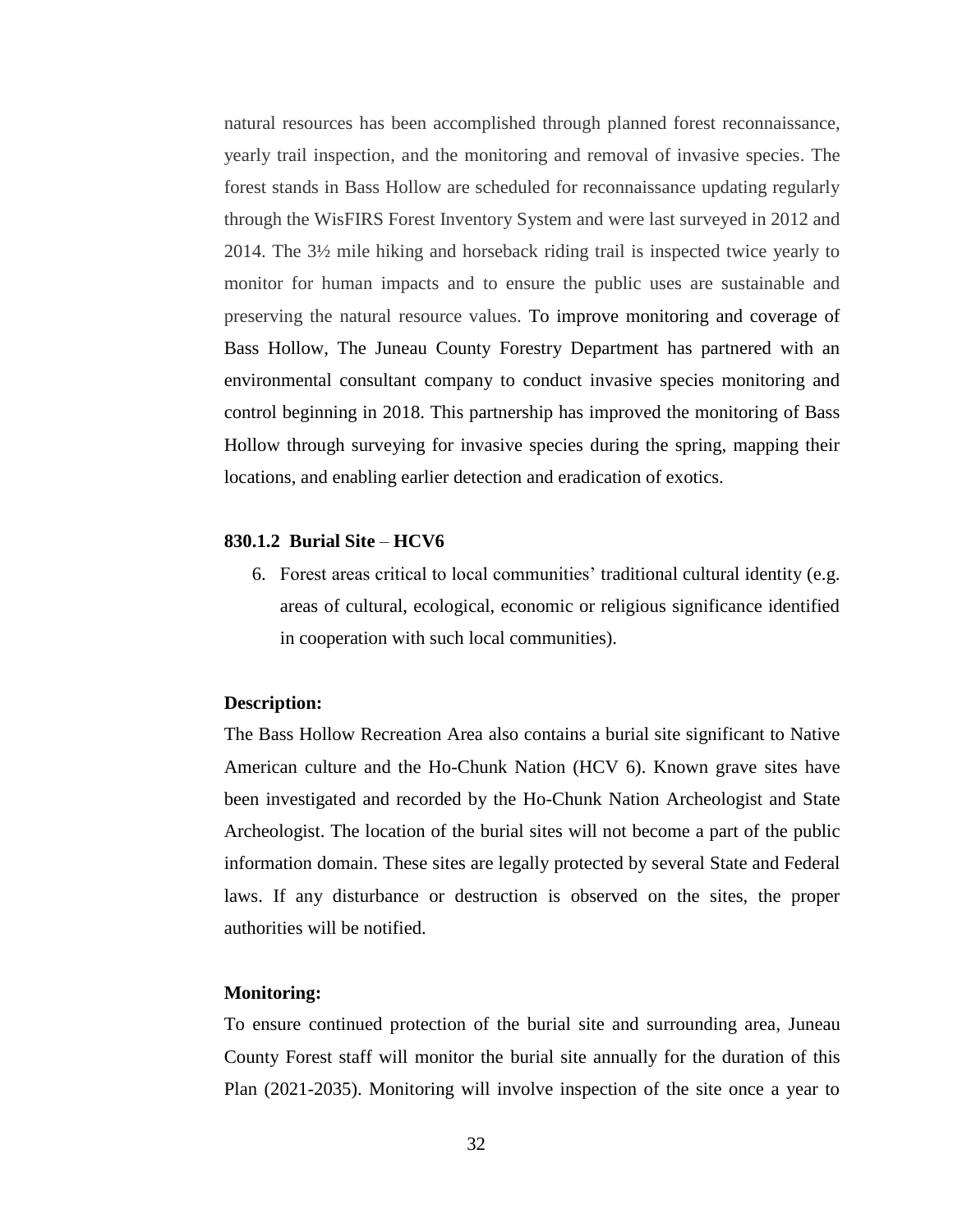verify the area remains undisturbed and protected. Any management required near the site to preserve the integrity of the area will be done according to the recommendations of the Ho-Chunk Nation Archeologist. Consultation with the WI State Archeologist and Ho-Chunk Nation Archeologist will occur if further protective measure are warranted in the future.

# 830.2 AREAS RECOGNIZED BY STATE OR FEDERAL GOVERNMENT

# 830.2.1 State Natural Areas

The Bass Hollow State Natural Area abuts the Juneau County Bass Hollow Recreation Area. The WI DNR manages this 193 acres property that was designated a State Natural Area in 1999.

#### Cranberry Creek Mound Group (No. 203)

Cranberry Creek Mound Group preserves one of the most significant archeological sites in Wisconsin and one of the largest and best preserved mount complexes in the Upper Midwest. The site contains excellent examples of conical, linear, oval, and effigy mounds built by Native Americans of the Woodland period (ca. 100-800 A.D.). Owned by the WI DNR, Cranberry Creek Mound Group was designated a State Natural Area in 1986.

# Necedah National Wildlife Refuge

Established in 1939, the 44,000 acre Necedah National Wildlife Refuge is a mosaic of sedge meadow, savanna, prairie, and pine-oak forest. The Refuge is home to ringed boghaunter dragonflies, whooping cranes, trumpeter swans, wolves, Karner blue butterflies, badgers, and red-headed woodpeckers.

# 830.2.2 State Scientific Areas

Currently there are no State Scientific Areas on the Juneau County Forest.

830.2.3 Endangered species habitats (Karner Blue Butterfly, Kirtland's Warbler, etc.) There are areas of the Juneau County Forest that are considered "high potential range" of the Karner Blue Butterfly. When harvests or other projects are identified within this "high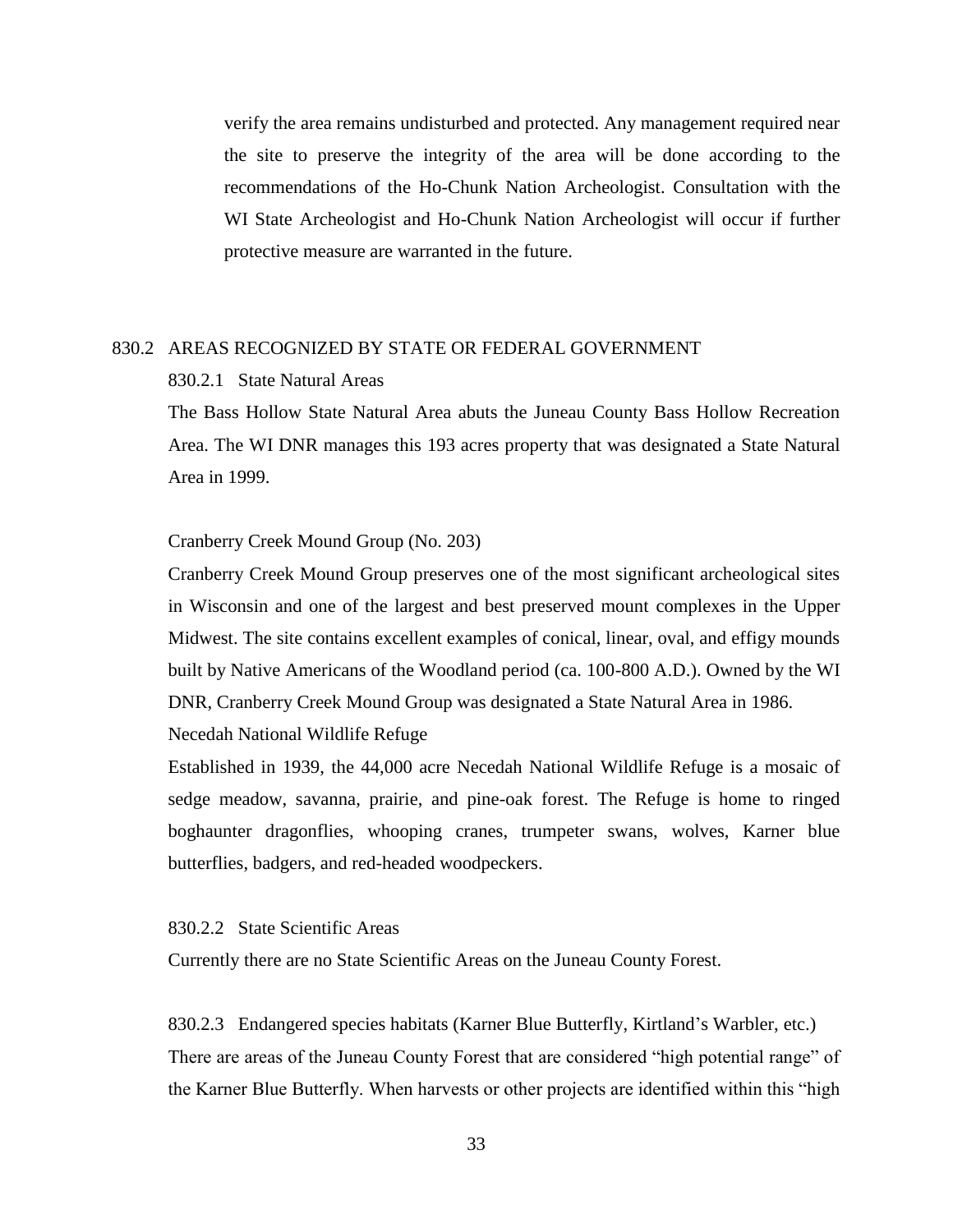potential range", the protocols identified in the Habitat Conservation Plan for the Karner Blue Butterfly will be followed.

# 830.2.4 Rare communities

There are a number of rare communities that are present on the Juneau County Forests

- Hemlock Relic
- Southern Dry-Mesic
- Moist Cliff
- Floodplain Forest

Detailed descriptions of each rare community can be found in the "Ecological Landscapes of Wisconsin" publication. This can be found by visiting *dnr.wisconsin.gov* keyword "landscapes".

# 830.3 AREAS RECOGNIZED BY COUNTY OR LOCALLY

Currently there are no known areas on the Juneau County Forest.

### 830.3.1 Forests with Old Growth Characteristics

Sites on the County Forest in Cutler Township, in the area known as Blueberry Trail, have large, old white pine that trees that have not been aged. The sites have wet ground nearly year-round and are remote making timber harvesting unpractical. These sites because of their small size and will not have any special management practices applied to them other than those which would help to maintain them on the County Forest landscape. Management of the lands adjacent to them will be modified so that the practice will not interfere with the natural processes occurring on these areas.

Kennedy Park also contains scattered large, old white pine and oaks that have been protected in the Park. Management of the lands adjacent to them will also be modified so that future harvest activity will not interfere with the natural processes occurring on these areas.

#### 830.3.2 Wildlife Sites (Hibernacula, Rookeries, Special Habitats

Other areas of wildlife significance have not yet been located and identified. As they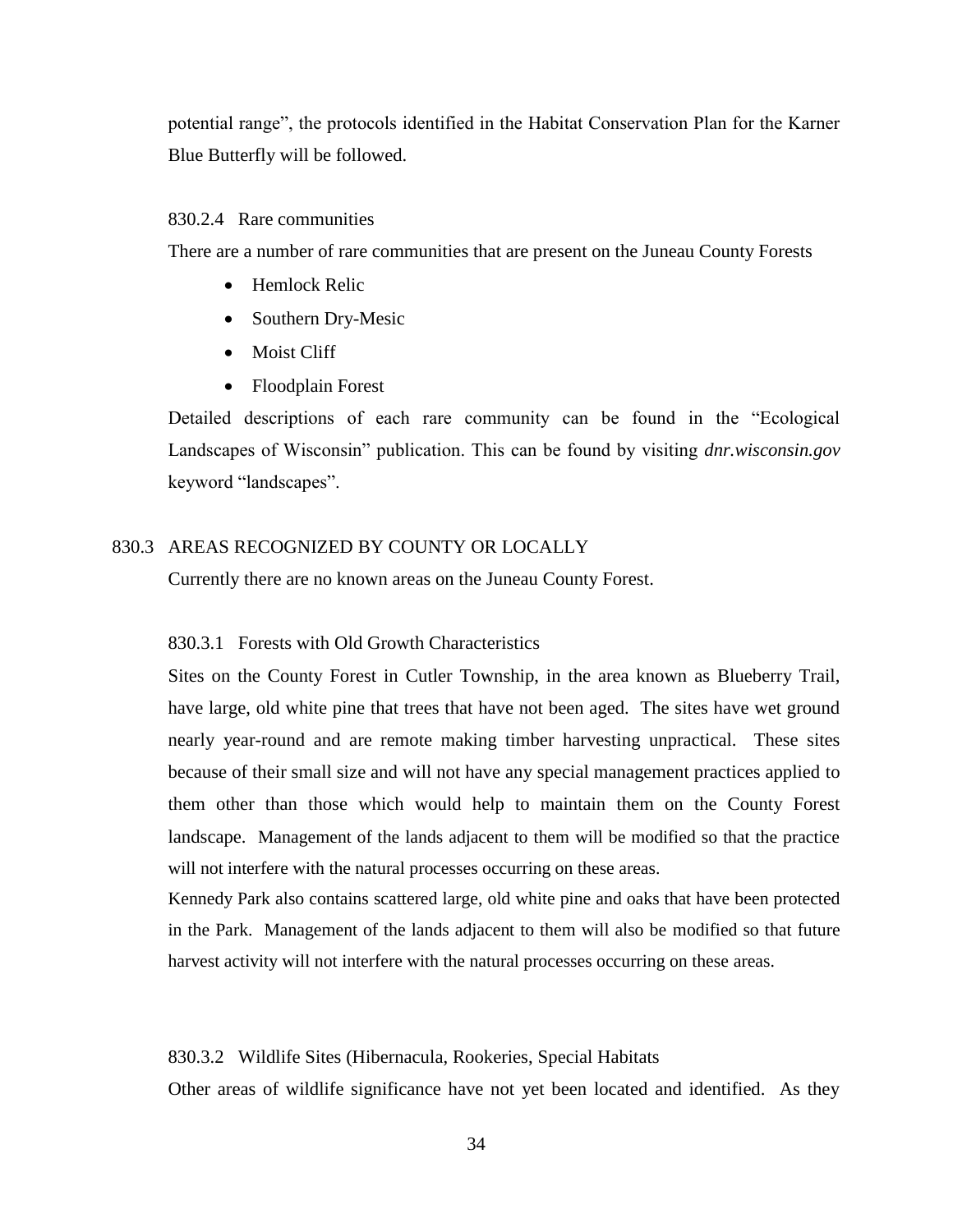become known, assistance will be sought from resource experts to determine which management practices could be modified according to their recommendations.

#### 830.3.3 Endangered or Threatened Species Habitat

The Juneau County Forestry Department is a participant in the Wisconsin Karner Blue Butterfly Habitat Conservation Plan (HCP) and has been from the beginning of the project. Land Management is done according to the HCP Protocols to promote Karner Blue Butterfly habitat. The Juneau County Forest uses the "shifting mosaic" management scheme for its management of the forest in attempt to continually provide habitat for Karner butterfly. Wild lupine has established itself very well in areas where soil disturbance has just occurred, i.e. jack pine seed plantings, new red pine plantings and timber sale activity. Continued disturbances will provide additional opportunities for creating KBB habitat.

# 830.4 CULTURALLY SIGNIFICANT SITES

# 830.4.1 Burial mounds, Cemeteries

A small burial dating back to early settlers of Juneau County is located in the Town of Clearfield on Juneau County Forest land. Forest Management will be modified to protect the integrity of the burial site. A fence delineates the area that will receive protection to preserve the integrity of the site. Thinning in the pine plantation will be done to protect the fence so the burial site will not be disturbed by the logging. At present, the general management is by selectively marking the trees to be harvested. Selective harvesting would be done near the site but the residual basal area would be slightly lower than the other areas of the stand so that additional intrusions into the area will not be as frequent as in the remainder of the stand. The use of heavy equipment will be restricted in the area.

# 830.4.2 Logging Camps, Dams, Forest History There are no areas of this nature identified on the Juneau County Forest.

830.4.3 Landmarks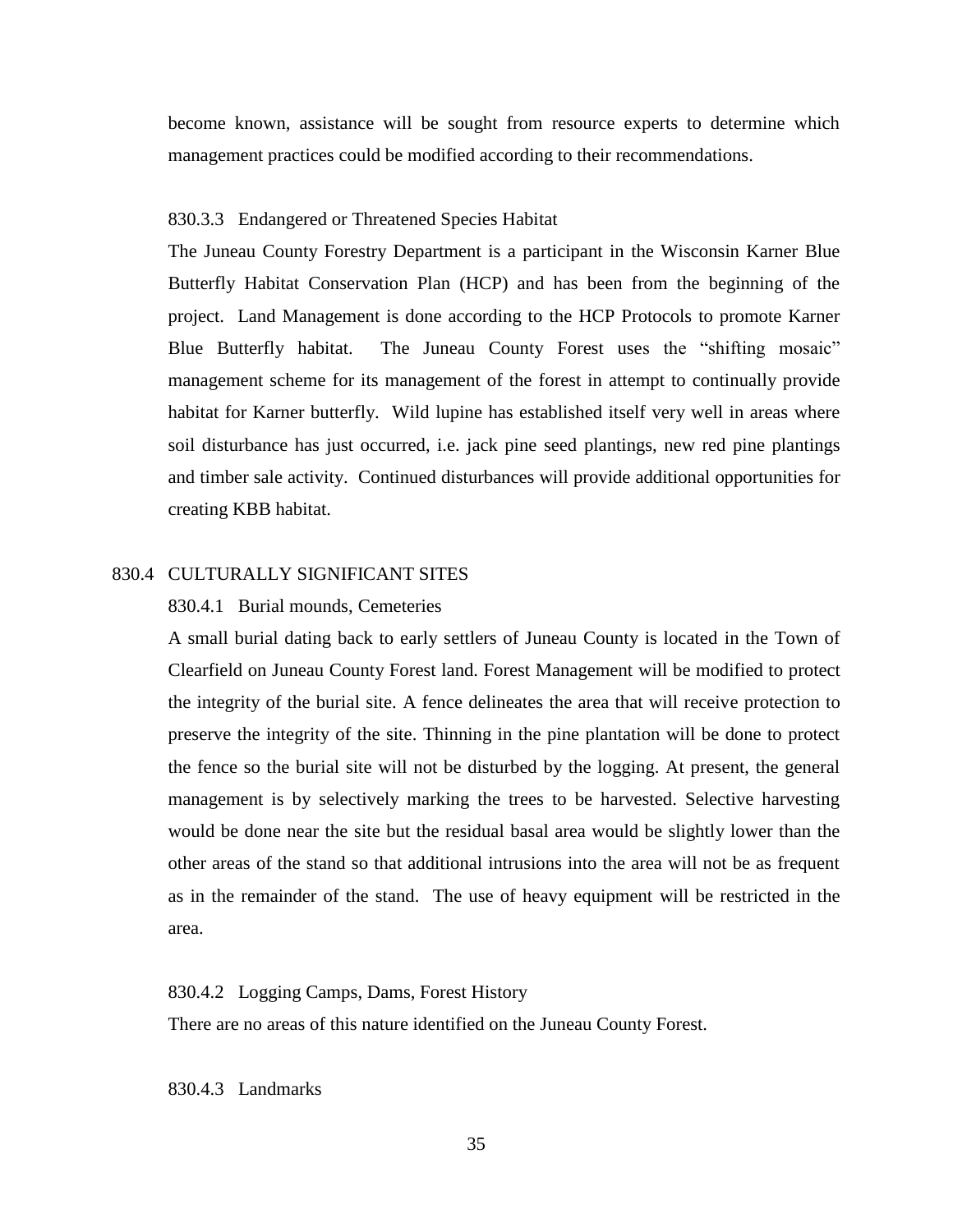There are no areas of this nature identified on the Juneau County Forest

830.4.4 Other

There are no other locally significant sites on the Juneau County Forest. If any are developed or discovered, advice and recommendations from experts will be sought to determine the procedures necessary for their management.

# **835 AESTHETICS**

Public perception of forestry has changed over the last planning period and in general it appears that the public is much more accepting of the visual impact of sound forestry. In response to this, aesthetic management planning is intended to be much more simplified in this Plan.

#### 835.1 AESTHETIC MANAGEMENT

Aesthetic management techniques may be applied in areas of high visibility or high public use. Altered management, visual screens, slash disposal, conversion to other species, no cut zones or other methods may be employed, depending on the circumstances of the specific site.

# 835.2AESTHETIC MANAGEMENT ZONES

Aesthetic Management Zones include areas where there may be high levels of public presence because of scenic attraction, or some use of the area that would be enhanced be special timber management practices. Specific prescriptions will be developed on a case by case basis with consultation with County and DNR Foresters.

# 835.2.1 Aesthetic Management Zone Examples

 Park and recreation areas: Castle Rock Park, Wilderness Park, Kennedy Park, and Bass Hollow Recreation Area. Maps of these parks and recreation areas are included in Appendix 1020.